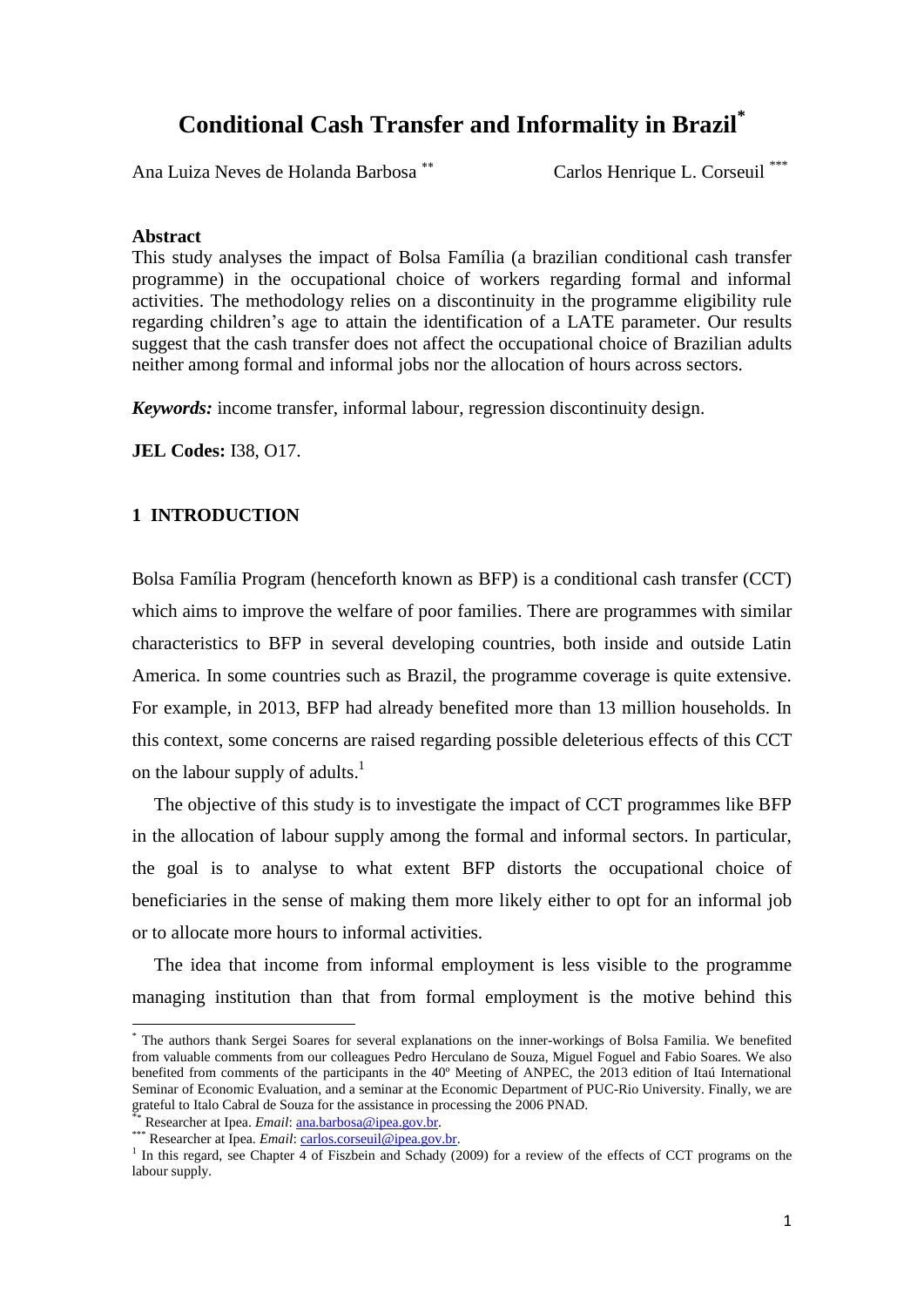investigation. Thus, it is possible that beneficiaries can migrate from an occupation in the formal sector to an occupation in the informal sector of the economy or simply have a higher likelihood of moving from unemployment/inactivity to an informal occupation.

This effect would be deleterious to society, for at least two reasons. First, a change in the composition of employment, which reduces the share of the formal sector, compromises the state's ability to fund its policies, including those directly related to social welfare. A second reason for concern relating to a supposed effect in favour of the informal employment refers to a lower probability of BFP beneficiaries leaving poverty while employed in the informal sector.

Brazil can be considered an excellent country for analysis, given the availability in a household survey with national coverage (PNAD) of accurate information both about the formality status of the jobs (formal or informal) and on the status of the household vis-à-vis both eligibility and participation in BFP (beneficiary or non-beneficiary).

There is, however, a major challenge in researching the effects of BFP upon the adult labour supply. Participation in this type of programme is voluntary. Therefore, the group of beneficiaries may differ in certain aspects affecting both participation and the choice of occupation, in comparison to the group of non-beneficiaries. This makes it difficult to find a comparison group that resembles the treatment group.

Our strategy for identifying the effect of BFP on occupational choice seeks to isolate the real effect of the programme from differences to the unobservable characteristics of individuals. As a source of identification, we used a discontinuity in the BFP eligibility rule, which is to limit the age of the children at the beginning of the school year (which, in Brazil, coincides with the calendar year). This type of strategy is known as Regression Discontinuity Design –  $RDD<sup>2</sup>$ . In particular, since eligibility does not coincide with participation in the programme, the explored methodology uses the case known as a *fuzzy* RD. Our main identification hypothesis is to assume that the unobservable characteristics of adults in families whose youngest child reaches the age threshold for eligibility shortly before the beginning of the school year are very similar to those of families whose youngest child reaches the eligibility age threshold shortly after the beginning of the school year. This is considered a weak assumption, given the randomness component involved in determining the exact date of birth of an individual. In addition, we carried out tests whose results are consistent with the validity of this hypothesis.

 2 See Imbens and Lemieux, 2008.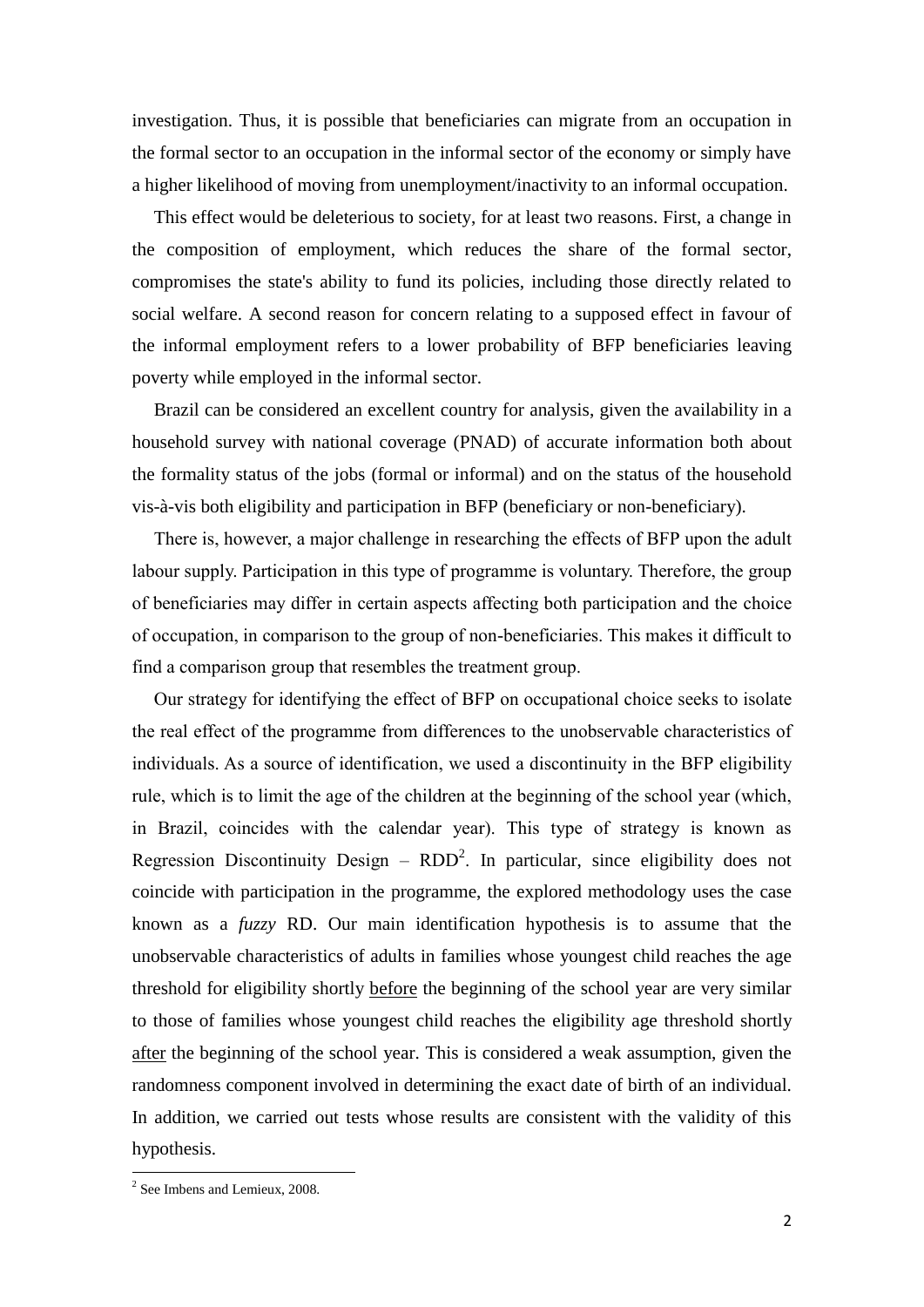Empirical evidence of the impact of CCT programmes on the occupational choices of adult programme beneficiaries is still incipient. What we do have are studies estimating the impact on the labour supply of individuals in a disaggregated manner for occupation type (Skoufias and Di Maro (2008); Ribas and Soares (2011) and Brauw et al.  $(2012)$ <sup>3,4</sup>

These three papers use some version of the difference-in-differences estimator. The identification hypothesis in these works, therefore, is that the unobservable characteristics of either individuals or group of individuals that influence the selection of the programme are fixed in time.

The result found by Skoufias and Di Maro (2008) for Mexico indicates an effect on the participation of self-employed individuals immediately after the implementation of the programme. However, this effect disappears shortly thereafter. Regarding the results of the work on BFP, it identifies a decrease in the participation in the formal sector [Ribas and Soares (2011)] as well as an increase in working hours within the informal sector [Brauw et al. (2012)].

Our results do not support the hypothesis that the BFP could stimulate the informality among beneficiaries. It is worth mentioning that this result is robust for distinct dimensions of informality: namely jobs and hours. Moreover jobs were considered in two alternative ways. First we consider only the main job of the household head. The other alternative is to consider the second most important job of the household adults (either the secondary job of the household head or the main job of his/her partner).

This paper is organized into four sections, besides this introduction and a final section devoted to concluding remarks. The next section presents the BFP rules, including eligibility criteria and benefit amounts. The third section describes the econometric procedures adopted for the evaluation of BFP's impact on the composition of the labour market. The database and the construction of our sample are presented in the fifth section, which also provides some descriptive statistics. The main econometric results are presented in the sixth section.

## **2 BFP ELIGIBILITY CRITERIA**

1

<sup>&</sup>lt;sup>3</sup> While the first study analyses Progresa, in Mexico, others analyse BFP.

<sup>&</sup>lt;sup>4</sup> Teixeira (2010) as well as Marino and Mendes (2013) also conduct this type of analysis. However, they rule out, by assumption, the influence of unobservable factors in the selection of BFP beneficiaries.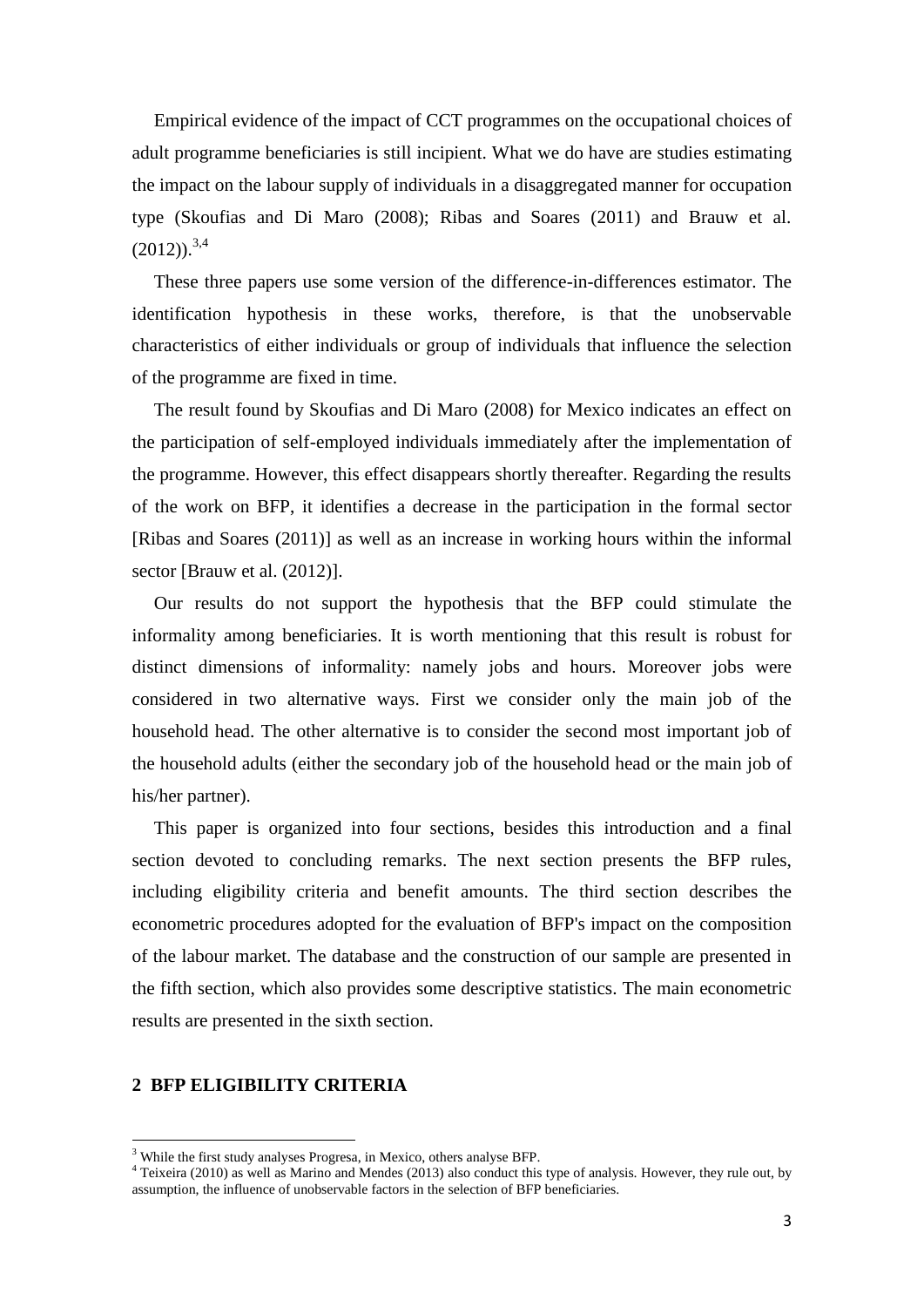Programme eligibility depends on two main criteria. The first is associated with socioeconomic status as measured by per capita household income (PCHI)—the sum of the gross income earned by all family members divided by the total number of individuals in the household. The second criterion is linked to family composition, in particular to the age of the youngest child. BFP also requires the recipient to comply with conditionalities associated with child health and education<sup>5</sup>.

In September 2006, two household groups were considered eligible. The first group was composed of households with monthly PCHI between R\$ 50.01 and R\$ 100.00 (below the poverty line at the time) provided they had pregnant women, nursing mothers, children and adolescents aged 0 to 15 years old. This group received a variable benefit, depending on the number of members in the situations listed above, reaching the limit of R\$ 45.00. The other group consists of families in extreme poverty, whose PCHI was less than or equal to R\$ 50.00 monthly. Such families would receive a basic benefit of R\$ 50.00, regardless of their composition, and a variable benefit if there were dependents among family members<sup>6</sup>. The maximum amount of BFP benefits that an extremely poor family could receive was R\$ 95.00.

Despite several studies that seek to reap the benefits of BFP exploring the condition of eligibility based on the PCHI, in this paper we chose to explore the eligibility condition based on the age of the youngest child. As we will see later our methodology depends, therefore, on individuals not being able to manipulate the value of the variable of the eligibility criteria chosen. Given the existence of a birth certificate in Brazil, it seems more reasonable to assume that there is no way to manipulate the age of the children than it is to assume that there is no way to manipulate the PCHI. This argument is an immediate consequence of the fact that the income of an informal occupation can be hidden from those responsible for running BFP, unlike what happens with the income derived from formal occupations<sup>7</sup>.

**.** 

 $<sup>5</sup>$  In the case of child health, prenatal testing for pregnant women and medical care for nursing mothers between 14</sup> and 44 years are required, in addition to pediatric monitoring of the growth and development of children aged up to six years. In the case of education, the conditionalities are associated with the access to - and maintenance of children and youth in school.

 $6$  Two other benefits were incorporated into BFP after 2006: the Youth Variable Benefit and the Benefit to Overcome Extreme Poverty (BSP).

In practice, the municipal agents identify potential beneficiaries and can track the status of BFP beneficiary households in databases containing formal income sources, such as the Continuous Cash Benefit (BPC) and Annual Report of Social Information (RAIS) databases.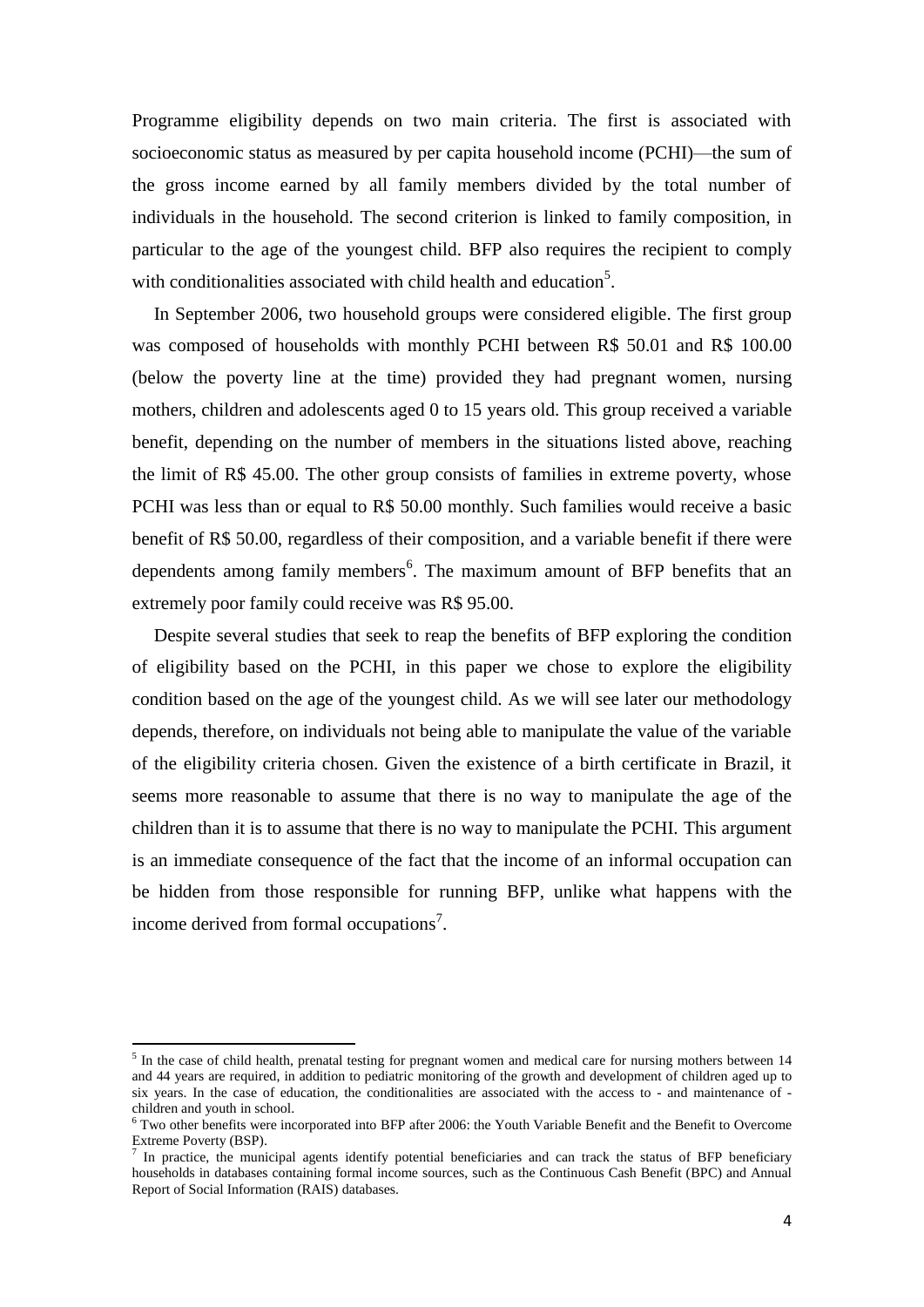It is important to note how household selection takes place within the programme.<sup>8</sup> The selection of BFP beneficiary households takes place under the aegis of the Ministério do Desenvolvimento Social e Combate à Fome (MDS), Caixa Economica Federal (CEF) and the municipalities.<sup>9</sup> The National Secretariat of Citizenship Income (SENARC), under the MDS, is the agency responsible for the programme. Among other important actions, SENARC establishes the criteria for selecting beneficiaries—that is, those who receive the benefit and how much they shall receive. It also defines the questionnaire used to fill an administrative file with all potential beneficiaries (*Cadastro Único*) and the criteria for suspending and cutting benefits, among several other operational parameter definitions. The role of CEF is quite significant for BFP. Besides being the operator and payment agency, it is responsible for processing the information collected by municipalities that makes up the *Cadastro Único*, as well as calculating the PCHI and how much each family should receive, and paying the monthly benefit through magnetic debit cards. The most important role of municipalities is the responsibility for identifying families to be benefited, by gathering information that will be fed into the *Cadastro Único*. Sátyro and Soares (2009) argue that, ultimately, municipal officers are the ones who decide who will or will not be a potential beneficiary of *Bolsa Família*, in the sense that all the information handled by CEF or analysed by SENARC is collected by them. According to the authors, this " is a strategic role – without committed and well managed municipalities, the very functioning of BFP would be compromised" (SOARES; SÁTYRO, p.17). It is clear, then, that given the form of BFP management, beneficiaries tend to have an incentive to work in the informal sector (with their incomes hidden from government agencies) and still remain eligible for the BFP benefit.

In the next section, it will become evident that, the process of excluding households that become ineligible is more important than the process of adding new households to its rank of beneficiaries. In particular, the process of excluding households that become ineligible according to the criterion of the age of the youngest child is central to our analysis. According to BFP bylaws, exclusion does not occur immediately following the 16th birthday of the youngest child, but rather after the end of his/her school year.

**.** 

<sup>&</sup>lt;sup>8</sup> All the information regarding the management of BFP are from Soares and Sátyro (2009).

<sup>9</sup>MDS is the Brazilian Ministry of Social Development and Fight against Hunger. It was created in 2004 with the goal of promoting the social inclusion, food and nutrition security, full social assistance and a minimum citizen income to the families living in the poverty (http:///www.mds.gov.br). CEF is the Federal Savings and Loans Bank.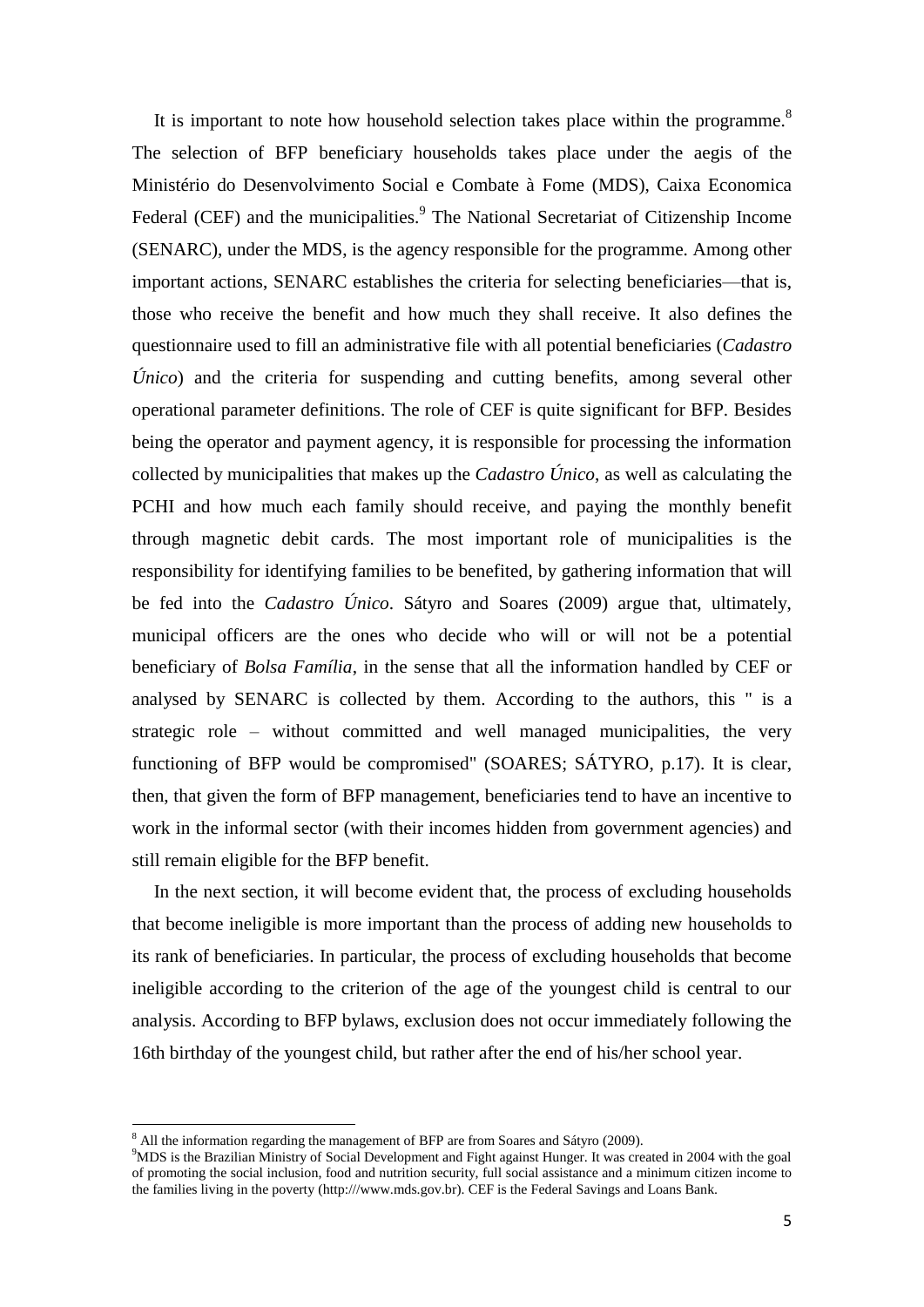As such, we shall base our empirical strategy—to be explained in the next section on comparisons of households that appear in the 2006 PNAD and in which the youngest child was about to turn 16 years old on December 31, 2005 with households in which the youngest child had just turned 16 years old by December 31, 2005.

## **3 METHODOLOGY**

**.** 

## *3.1. The identification problem and its consequences for estimation*

The identification of the effect of BFP on occupational choice is not a trivial task, given that there is room for self-selection of individuals in the programme. This problem arises when the probability of an individual entering the programme depends on unobservable characteristics that may also influence their occupational choice.

The previous section provides evidence that there is room for this kind of problem, in the case of BFP. Basically, the probability of selection will be greater for an eligible household that is better capable of becoming visible to the eyes of the municipal agents.

For a better view of the problems arising from self-selection based on unobservable characteristics, consider the following regression model relating the occupational choice of the head of household "i"  $(Y_i)$  to the age of the youngest child on the last day of the previous year  $(I_i)$ , as well as participation in BFP  $(T_i)$ :<sup>10</sup>

$$
Y_{i} = \alpha_{1} + \beta_{1}(I_{i} - c) + \lambda_{1}T_{i} + \gamma_{1}T_{i}(I_{i} - c) + \delta_{1}X_{i} + \varepsilon_{i}, \qquad (7)
$$

where c is a normalization constant representing the age limit of the youngest child to the eligibility of the household (in our case, 16 years, exactly, on December 31, 2005), X denotes any controls to be inserted in the model. Our parameter of interest is  $\lambda_1$ , which represents the effect of program participation on occupational choice.

The fact that there is self-selection in BFP, based on unobservable characteristics, leads to the following property of this model:

$$
E[\varepsilon_i|T_i] \neq 0 \tag{8}
$$

 $10$  We used the age on  $31/12/2005$  because on this date we are able to identify households whose youngest child's age has recently crossed the border of eligibility (c), making those households ineligible in 2006, as well as households that remained eligible in 2006 because the age of the youngest child only crosses the border immediately after the turn of the year. These households will be crucial in our identification strategy, as will be detailed later.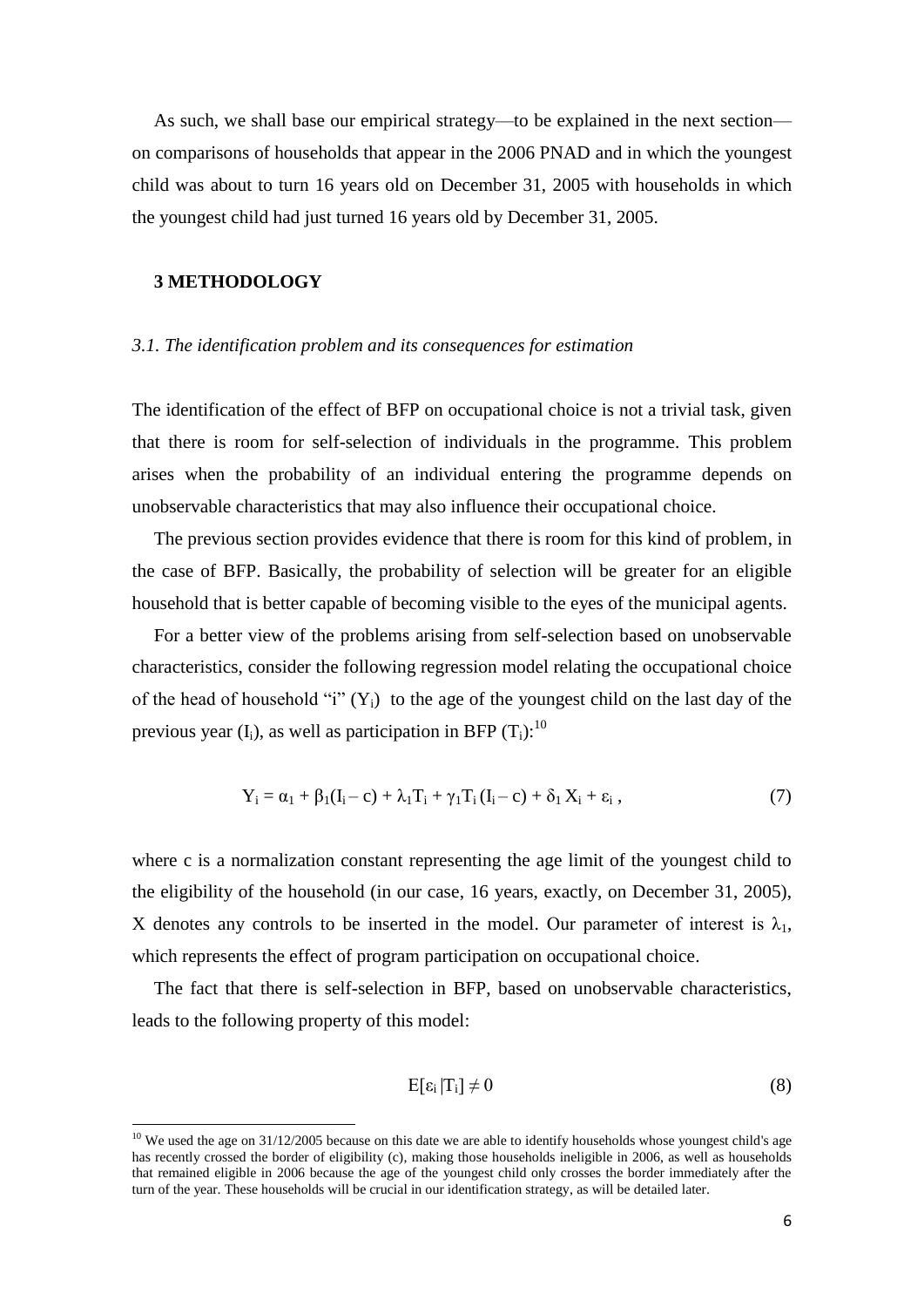Consequently,  $\lambda_1$  cannot be identified by comparing the occupational choices of those who participated  $(T=1)$  and those who did not participate  $(T=0)$ , even when keeping the other explanatory variables of the model (X) constant. This is because, according to (8), when T is varying ε is also varying. Therefore, we will not be able to separate the effect on Y arising from the variation of T from that arising from the variation in ε. In terms of estimation, this means that  $\lambda_1$  cannot be estimated consistently by ordinary least squares.

In this case, the ideal scenario is to have some source of variation in T among individuals that does not affect ε. Put another way, it would be interesting to have a variable at hand that affects the decision of individuals to participate in the program and which is not related to unobservable characteristics of individuals. This variable serves as an instrument for the correct identification of our parameter of interest, because we do not want to know the impact of this variable, but its variation is used to shift participation, while keeping everything else constant $11$ .

Generally, we resort to an exogenous eligibility criterion as the instrument for the correct identification of the treatment. This exogenous criterion may be due to a random draw or a discontinuity in the rule of eligibility. In the latter case, we have what is conventionally called a fuzzy regression discontinuity<sup>12</sup> in literature.

As discussed in the previous section, there is a discontinuity in BFP's eligibility rule, which prompts us to choose the fuzzy regression discontinuity approach. The identification strategy associated with this approach can be viewed in Graph 1, which shows participation in the program (T) in September 2006 (date of the 2006 PNAD) as a function of the gap that separates the age of the youngest child from the 16-year mark as of 31/12/2005. Thus, positive (negative) values on the horizontal axis denote households where the youngest child had not yet (already had) turned 16 years of age by 31/12/2005 and were, therefore, (in)eligible to the program in 2006.

Each point on the graph represents average values for household groups that were grouped according to the age of the youngest child and, therefore, also in accordance with the aforementioned gap. The aggregation used two-month intervals, so that the point at 1 on the horizontal axis shows the share of beneficiaries among households whose youngest child was less than two months away from turning 16 years of age, by

1

 $11$  Therefore, we can identify a causal relationship according to the definition usually applied by economists, in which the causality between variables X and Y can be identified if we observe the response of Y to a change in X, *keeping everything else constant*.

 $12$ The term "fuzzy" refers to the relationship between participation and eligibility, which is not deterministic in the case of acute regression discontinuity.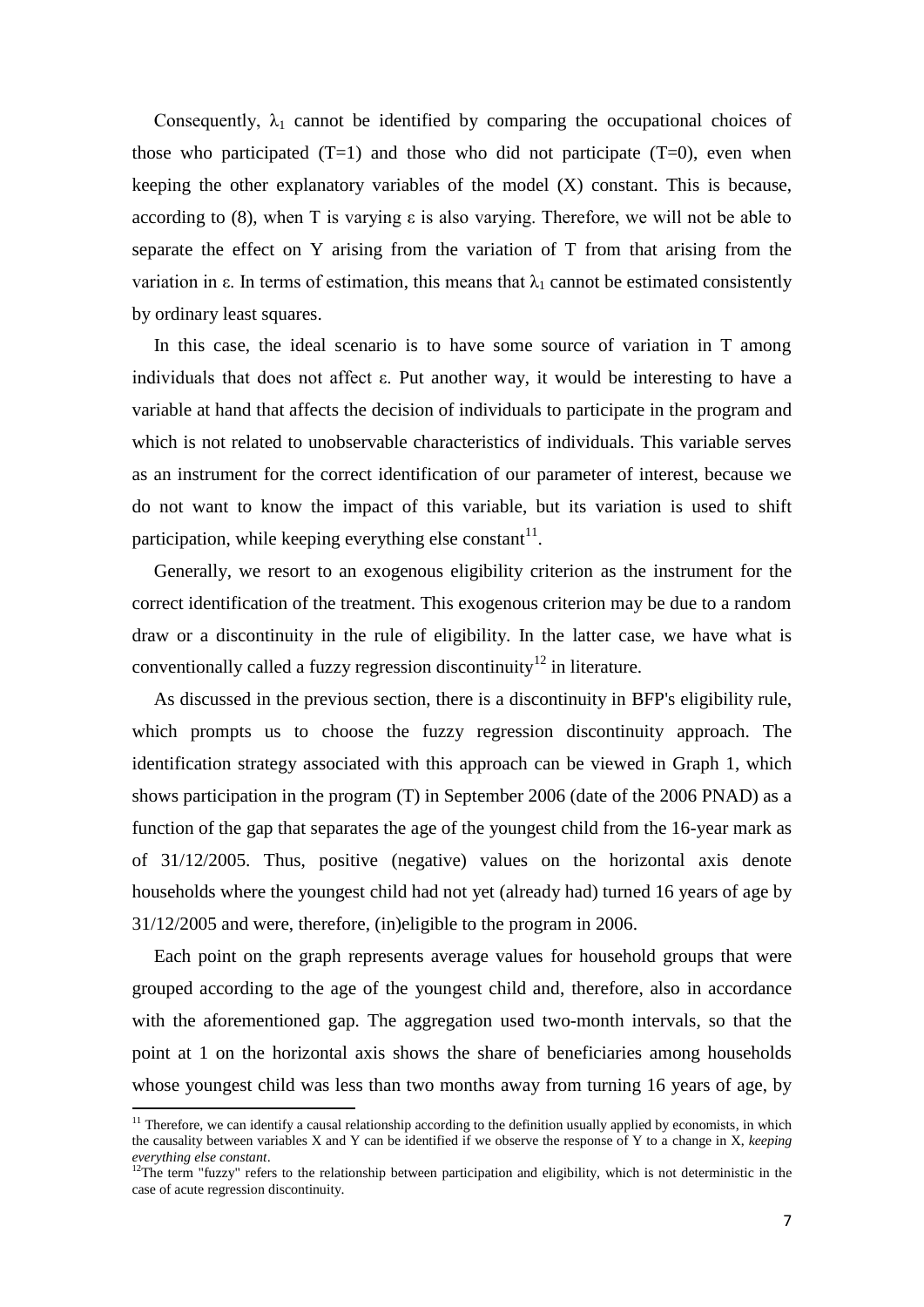31/12/2005; as opposed to the point -1, which shows the share of beneficiaries among households whose youngest child had just turned 16 years of age in the last two, by 31/12/2005.

The comparison between households with young children who recently turned 16 or who will turn 16 shortly after 31/12/2005 brings noticeable differences to the likelihood of participating in the programme in 2006. Reading graph 1 from the right to the left clearly shows that participation in the programme drops sharply around the mark corresponding to the threshold for one of the eligibility criteria. Reasonably assuming that everything else should be very similar between these two household groups (including the values of  $\varepsilon$ ), the age of the youngest child around 16 years is the exogenous variation that shifts T, keeping everything else constant, and, therefore, allows us to identify the effect of Bolsa Família.





Source: 2006 PNAD.

In the remainder of this section we will discuss identification in a more precise fashion. A number of contributions have been made to guide researchers on the assumptions required to identify the effect of a programme in this context, as well as some operational procedures for its estimation. Our intent is to follow the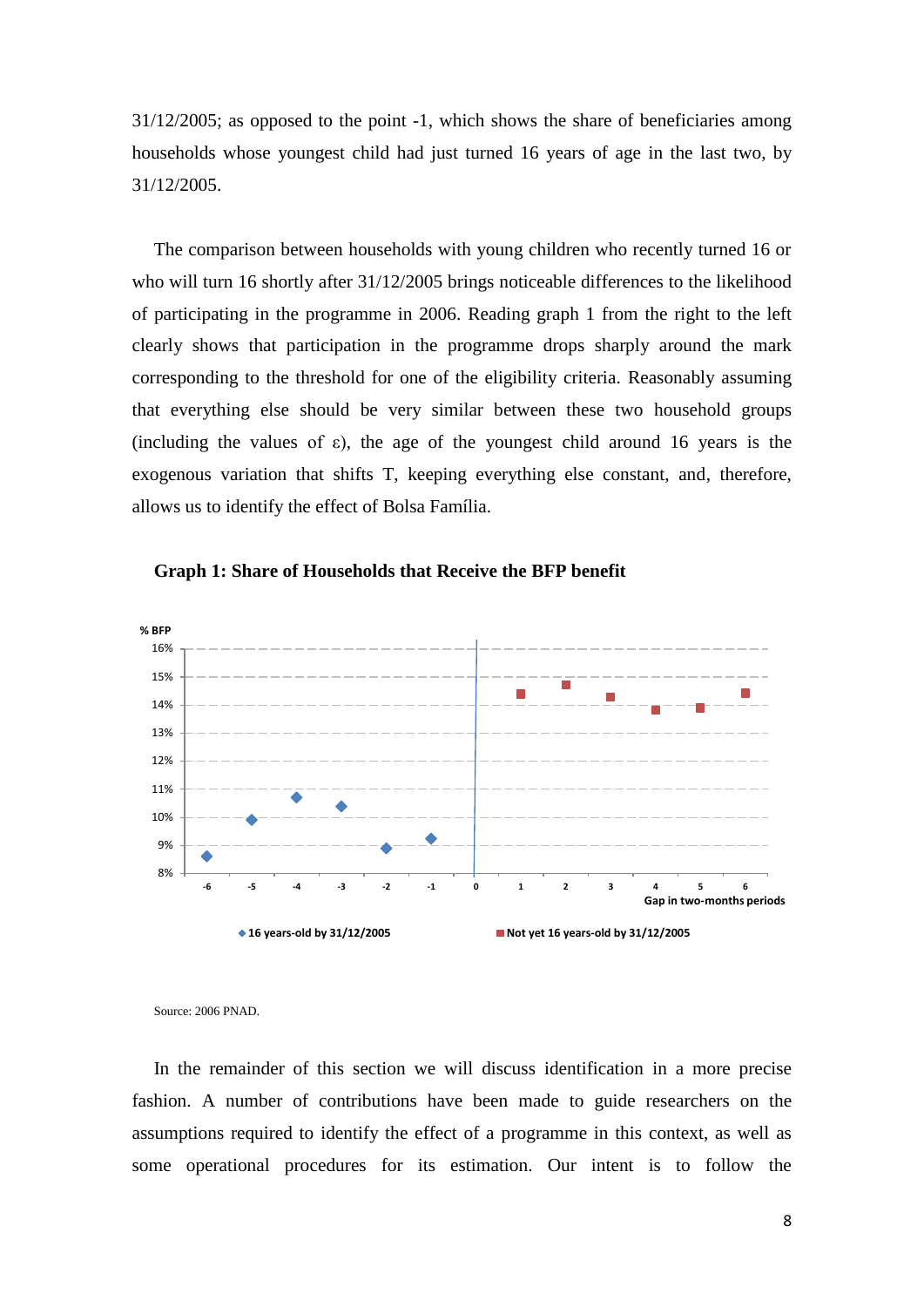recommendations of this recent literature, which can be accessed in the papers by Imbens and Lemieux (2008) and Lee and Lemieux (2010), among other sources.

## *3.2. The solution via discontinuity*

The identification and, consequently, the consistent estimation of parameter  $\lambda$ 1 in equation (7) require some additional assumptions. For didactic purposes, we assume, at first, that Bolsa Família uniformly affects the occupational choice of individuals (a context that is often denoted in literature as 'homogeneous effects'). In this context, the following properties for households where young children are in an age around c are sufficient to identify our parameter of interest:

$$
E[\varepsilon_i | I_i = c^{\dagger}] = E[\varepsilon_i | I_i = c^{\dagger}] = 0 \tag{9}
$$

$$
E[T_i | I_i = c^{\dagger}] \neq E[T_i | I_i = c^{\dagger}] \tag{10}
$$

In the case of the above equations,  $c^{\dagger}$  ( $c^{\dagger}$ ) denotes ages that are very close to c, but smaller (larger) than the exact value. In our context  $c^-(c^+)$  represents households with young children aged slightly under (over) 16 on 31/12/2005.

The hypothesis represented by (9) has the following interpretation within the context of this article: the ability to become visible to the eyes of municipal agents does not differ between a group of households with the youngest child about to turn 16 on 31/12/2005 and another group where the youngest child that has recently turned 16 on that same date. The hypothesis represented by (10) requires that these same two groups of households differ with respect to the probability of selection into the programme. It is expected that the group with the youngest child who has not yet turned 16 will have a higher probability of selection.

We have postponed a more detailed discussion on the validity of these hypotheses to the next section. For now, we assume that both are valid and move on to the presentation of our identification strategy. From equation (7), it is easy to see that identification comes from the following ratio:

$$
\lambda_1 = \{ E[Y_i | c^{\dagger}] - E[Y_i | c^{\dagger}] \} / \{ E[T_i | c^{\dagger}] - E[T_i | c^{\dagger}] \}
$$
(11)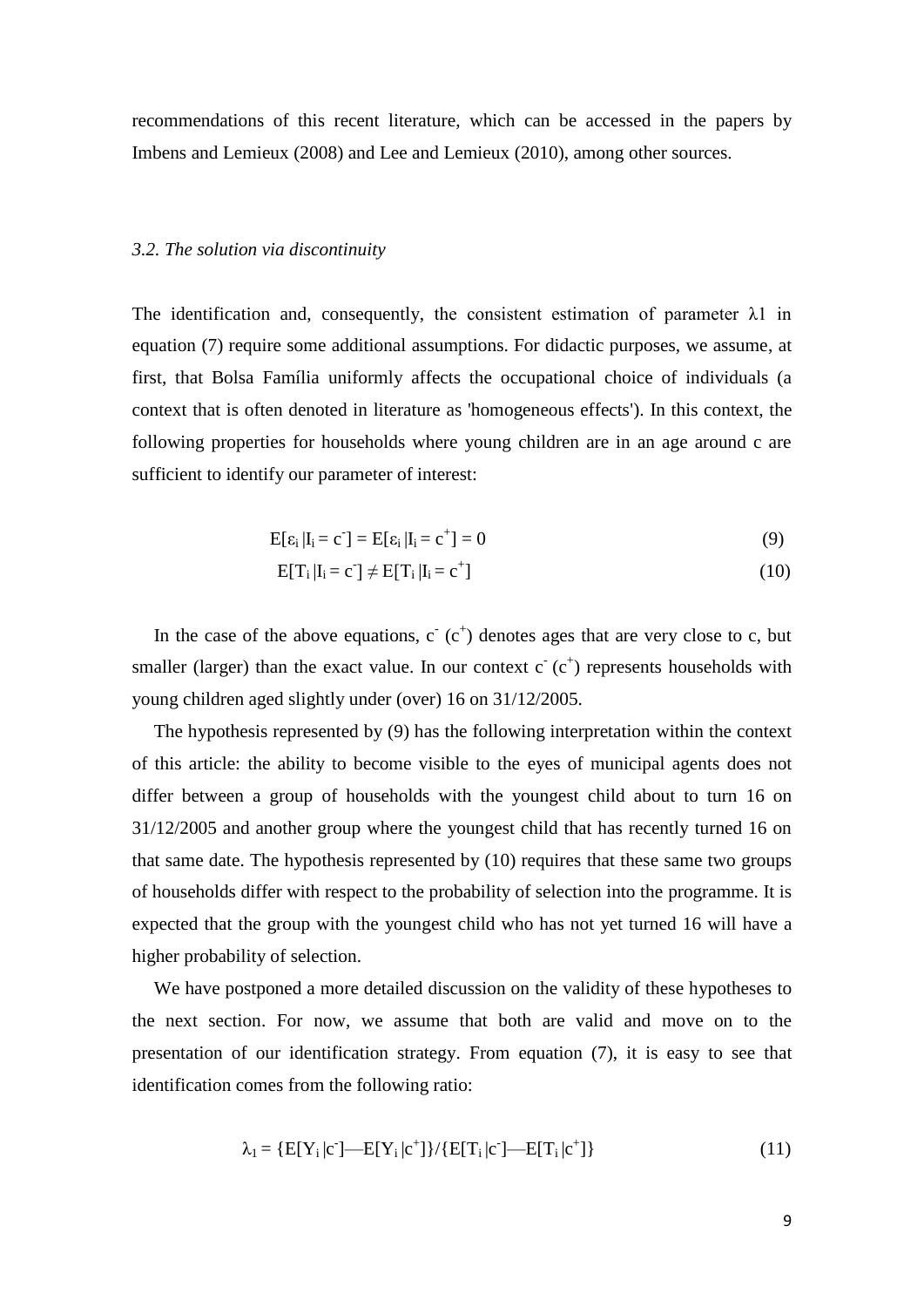This strategy is equivalent to the use of an instrumental variable. In this case, the eligibility works as an instrument for participation. In intuitive terms, it explores the contrast between individuals with ages that are very close to the eligibility threshold. The variation in eligibility for these individuals induces an exogenous variation in BFP participation which, in turn, induces a causal effect on the probability of being employed in the formal sector.

For operational purposes, we will use a sample restricted to households with a youngest child aged around "c", given the unique role of these households in the identification of the parameter of interest. In this sample, we apply the two-stage least squares estimator, where the first stage may be represented by the following equation:

$$
T_i = \alpha_2 + \beta_2(I_i - c) + \lambda_2 D_i + \gamma_2 D_i(I_i - c) + \delta_2 X_i + \zeta_i
$$
\n(12)

where  $D_i$  indicates whether the household is eligible through the age criterion, i.e.:

$$
D_i = 1.(I_i < c) \tag{13}
$$

To put it in another way, in our strategy,  $D_i$  serves as an instrument for  $T_i$ . Another important issue from the operational perspective is what should be considered "near the age limit for eligibility". For this definition, we follow the procedure suggested by Imbens and Kalyanaraman (2009), noting that such a procedure is proposed for the case of sharp discontinuity. In the case of fuzzy discontinuity, as in our estimation, there is a procedure designed to identify the optimal size of the window, but it is known that this size must be a little larger than that indicated for the sharp case.

## *3.3. Heterogeneous effects and interpretation of the identified parameter*

In the literature on impact assessment, it is common to relax the hypothesis of homogeneous effect, allowing the benefits of the programme in question to vary between individuals. Thus, equation (7) shall present  $\lambda_{1i}$  as opposed to  $\lambda_1$ . Nothing changes for the matter of identification and estimation procedures described previously.

However, there is a significant change in the interpretation of the parameter identified by the right-hand side of the equation (11) and estimated by instrumental variables. The identified parameter, denoted by LATE, becomes the expected value of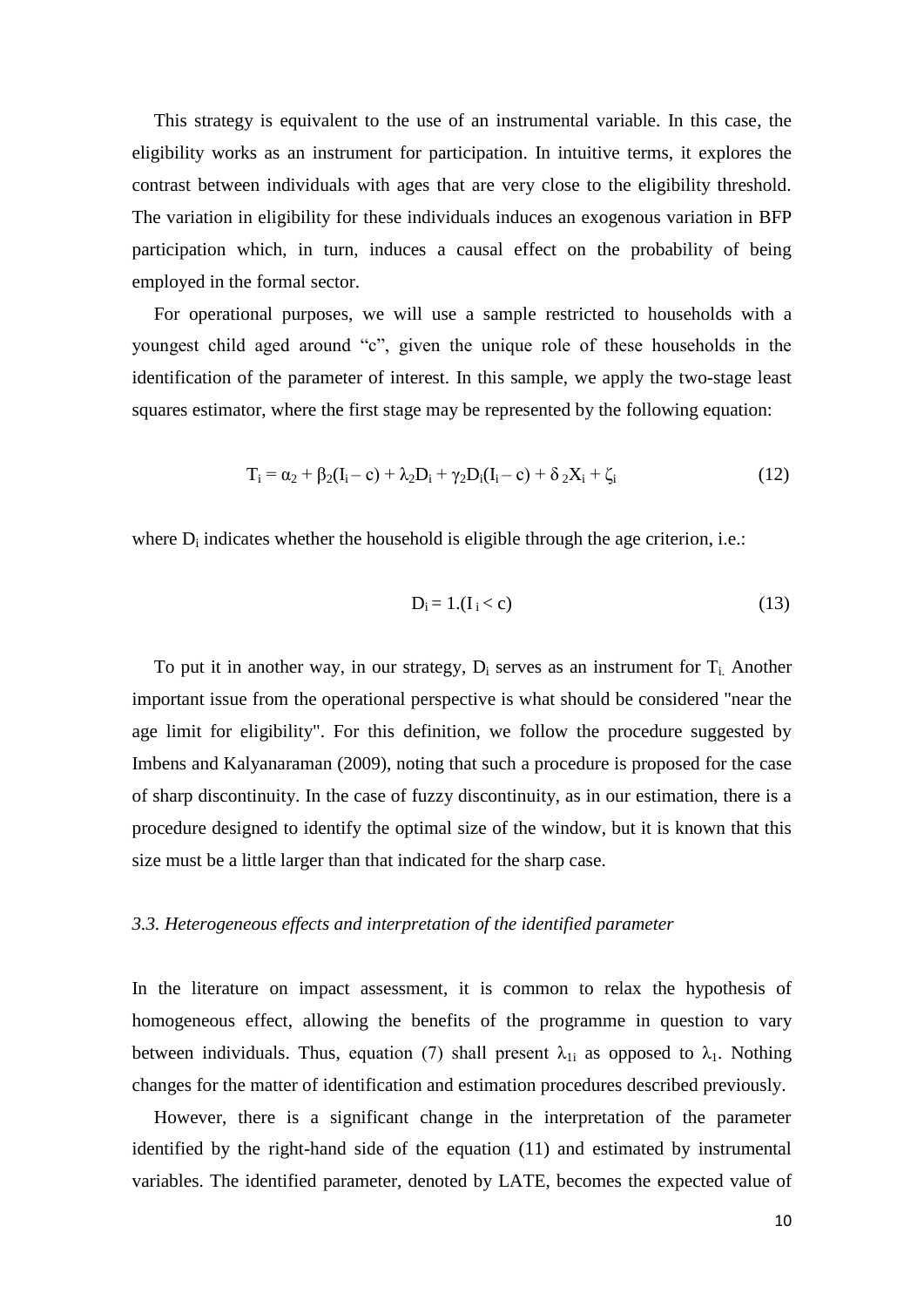the effect of the programme for a subgroup of the population known as "*compliers*". This subgroup consists of households whose participation is defined by eligibility. In other words, they participate when they are eligible and do not participate when they are not. In our article, this translates into households participating in 2005 with children who are 16 years old in December and who do not participate in 2006, when they become ineligible $^{13}$ .

Besides the changed interpretation, the environment with a heterogeneous effect also requires two additional identification hypotheses $^{14}$ . The first, known as "monotonicity", requires that there be no household that decides to participate in the program when it is not eligible and decides not to participate when it is eligible (what literature calls "*defier*" behaviour). That is, besides the compliers, we admit the existence of only two other types of households for whom participation is not guided by eligibility: the one that always participate regardless of being eligible or not (*"always taker"*) and the one that never participate regardless of being eligible or not ("*never taker*").

The second additional hypothesis is more abstract and it is known as independence. In our context, this hypothesis states that the potential outcomes of participation and occupational choice conditioned to each of the possible eligibility statuses (eligible or not) is independent of the eligibility status actually observed for the household. For example, an eligible household which actually participates in the programme would have an unobserved participation result if it were not eligible. The hypothesis in question requires that these two potential outcomes of participation, when it is eligible and when it is not, be independent of whether the household is eligible or not. The same goes for potential occupational choices associated to the condition of being eligible or not.

It is important to note that these two additional hypotheses are not testable, unlike the first two cases described in section 3.2, which will be considered again in the next section.

**.** 

 $13$  There is a discussion in the literature about how interesting is the identification of a valid parameter for such a restricted group (see Heckman [1997]). However, in our case, it can be argued that it is of interest to identify this group in view of the change in the eligibility criteria that occurred in July 2008, which now considers eligible households with young children up to 17 years.

<sup>&</sup>lt;sup>14</sup> The work of Imbens and Angrist (1994), which coined the term LATE, presents a more technical discussion about the identification of this parameter. The book by Angrist and Pischke (2009) provides a more intuitive approach to the same topic.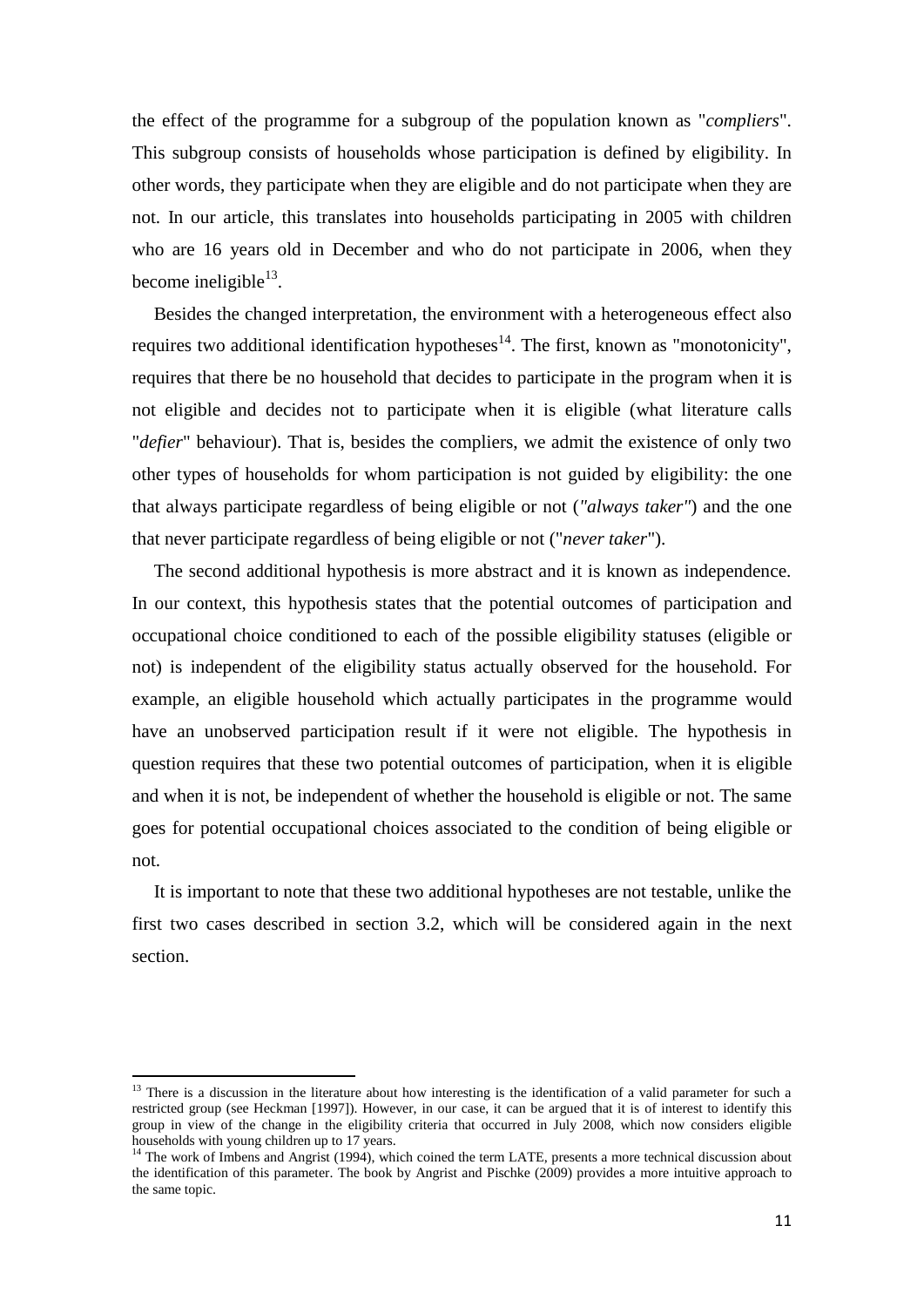### **4 PRELIMINARY EMPIRICAL INFORMATION**

#### 4.1. *Data and descriptive statistics*

**.** 

As seen in the previous section, the implementation of our identification strategy requires the availability of household-level information about the children's dates of birth, an indicator of the formality of the job held by the head of the household, about the second source of the household income and about receiving the BFP benefit. The National Household Sample Survey (PNAD) 2006, conducted by the Brazilian Institute of Geography and Statistics (IBGE) and used in this study, contains this information.

PNAD is an annual household survey that covers the entire country and collects information on the features of the homes and their residents. In particular, the information on the date of birth and job (in)formality were always present in the survey's traditional module. In the 2006 PNAD, there is an additional module on the characteristics of the access to some income transfers from social programmes at the households. In this additional module, there is a question specifically about Bolsa Família<sup>15</sup>. The 2006 PNAD surveyed 410,241 people, in 145,547 households nationwide.

Regarding the definition of informality, we work with the one used in most studies on informality with Brazilian data, which distinguishes employees by having an employment registration signed by the employer and allocates all employers to the formal sector and the self-employed to the informal.

At this point of the analysis, the definition of our sample is subject to two constraints. The first restriction was imposed by our methodology, which makes exclusive use of observations around the threshold that defines eligibility. In our context, this means restricting the sample to households with the youngest child at around 16 years of age. The second filter refers to workers with problematic occupational insertions<sup>16</sup>. Further on we will comment on additional restrictions.

Graph 2 shows the percentage of household heads employed in September 2006 whose occupation is informal, as a function of the gap in months (measured on

<sup>&</sup>lt;sup>15</sup> The question is: "In September 2006, did a resident of this household receive money from the social program Bolsa Familia?" Followed these possible answers: 1) Yes; 2) No.

<sup>&</sup>lt;sup>16</sup> We classified as employed during the reference week individuals who executed any paid work during it, or the ones who executed an unpaid work in that week for at least fifteen hours, or who have paid jobs of which they are temporarily away. It is not considered here as occupied individuals who executed any work for their own consumption or construction during the reference week.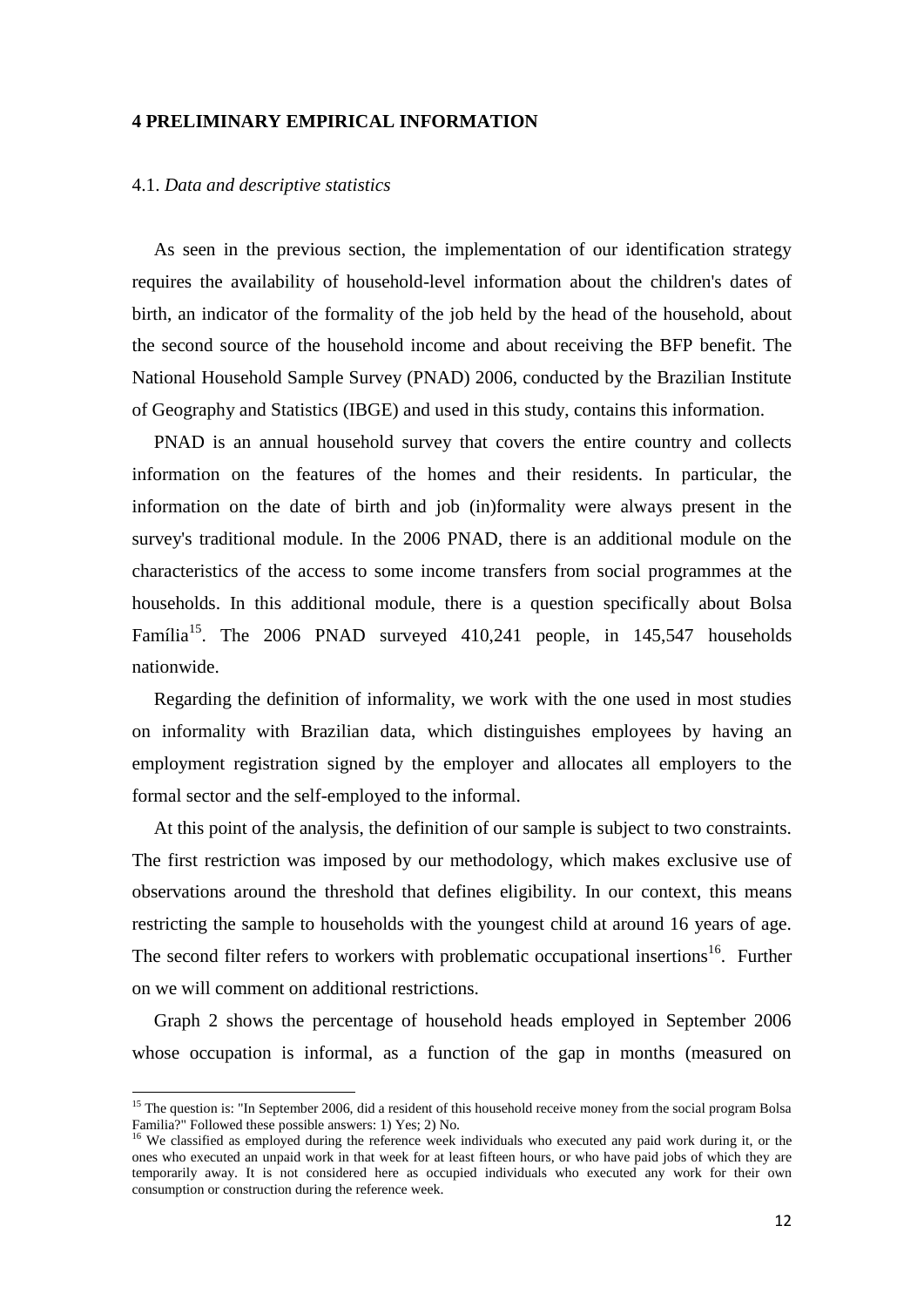$31/12/2005$ ) that separates the age of the youngest child from his/her  $16<sup>th</sup>$  birthday. This graph is constructed analogously to Graph 1. Thus, positive (negative) values on the horizontal axis represent households (in)eligible for the programme throughout 2006 by the criterion of the age of the youngest child. And, as in Graph 1, the points on the graph represent average values of household groups that were grouped together according to the age of the youngest child, in two-month periods.



#### **Graph 2: Share of Informality among Household Heads**

Source: 2006 PNAD

It is noted that employment in the informal sector is quite similar between the two groups being compared. That is, among occupied household heads, the share working in the informal sector does not seem to vary with the household's eligibility to BFP. It is worth noting that the eligible group showed a significantly greater participation in BFP than the ineligible group. Therefore, it is noted that eligibility influences participation which, in turn, does not seem to influence informality. This result will be confirmed in our estimates with the instrumental variable method, adapted to the context of fuzzy regression discontinuity. Before going to the results, however, we shall report some evidence that shows that the method is, indeed, adequate for our purposes.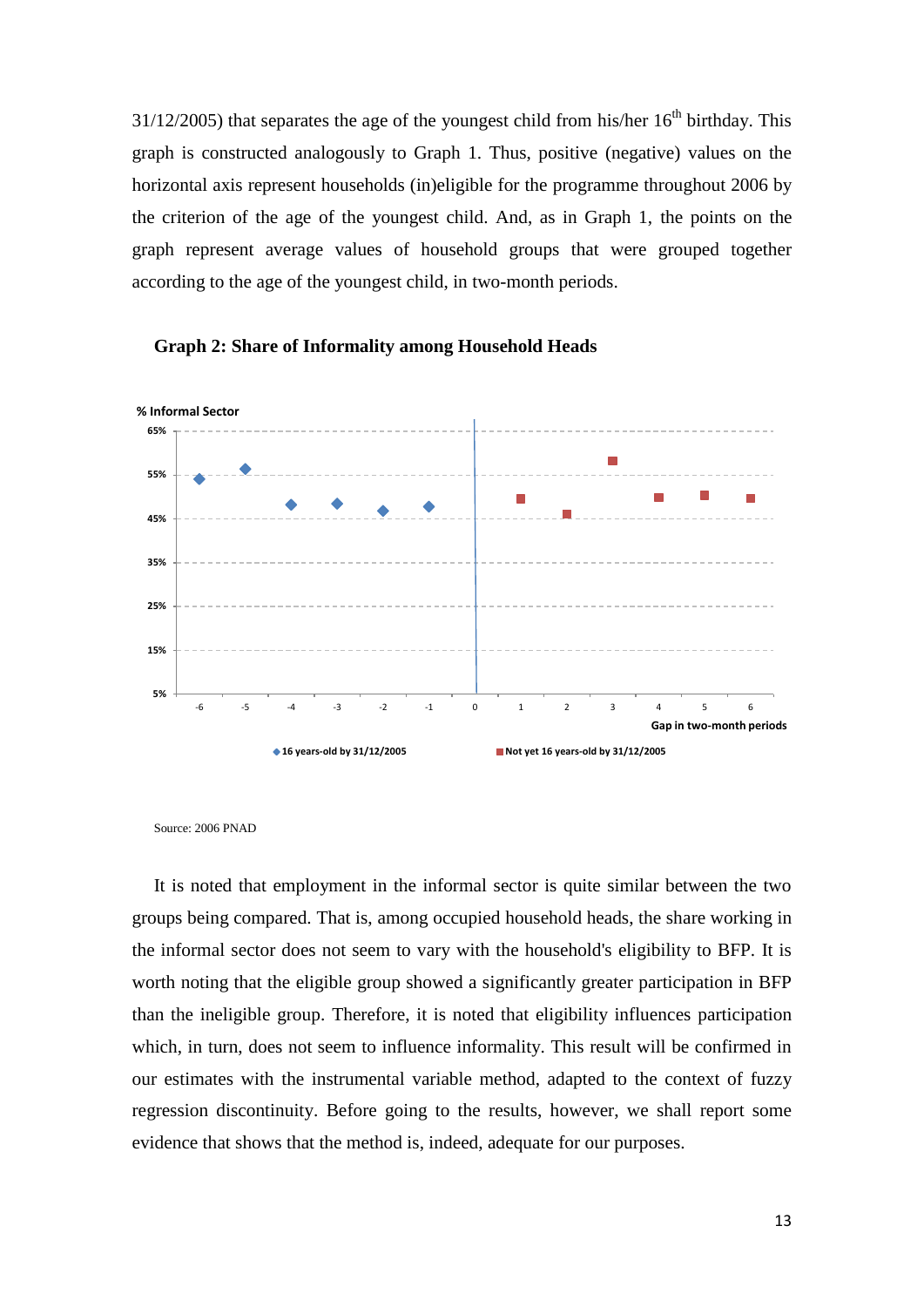In summary, the identification of our parameter of interest relies on four hypotheses: *i)* condition of local exclusion (around c), represented by (9); *ii)* validity of the instrument (also around c), represented by (10); *iii)* monotonicity; and *iv)* independence. Ideally, we would like to be able to test the validity of all of them. However, the last two are not testable hypotheses. Therefore, the provision of evidence about the validity relies on the first two.

## *4.2.1. Validity of the Instrument*

1

The hypothesis of the validity of the instrument is easily tested, since it consists in comparing the conditional means of observed variables, as expressed in equation (10). The coefficient  $\lambda_2$  in the equation (12) captures exactly the difference between the two sides of equation (10). Therefore, testing the significance of this coefficient is one way of testing the hypothesis of the instrument's validity.

Note that we are including in this sample a group with a high probability of behaving like an "always taker", composed of households with PCHIs less than or equal to R\$ 50.00. As stated earlier, this group is eligible regardless of the household's age composition. Thus, the propensity to participate in the programme for this group of households may not vary with the age of the youngest child.

On the other hand, households with high PCHIs tend to behave like "never takers", since the probability of being registered tends to be very low, regardless of the age of the youngest child. In fact, the percentage of beneficiaries is 0.7 per cent when we analyse households with PCHIs over R\$  $700.00^{17}$ .

These groups may hinder the identification of  $\lambda_1$  since, as discussed in section 3, the source of identification in our empirical strategy is the group of "compliers". Therefore, the smaller the share of "compliers" or greater the participation of "always takers" and "never-takers", the lower the power of our identification strategy. In particular, a decrease in the share of "compliers" tends to invalidate our second identification hypothesis, represented by (10).

 $17$  Usually, the "always taker" and "never taker" groups are not easily identifiable and, therefore, this procedure of restricting the sample is unusual. Note that we are taking advantage of the two-dimensional nature of BFP's eligibility rule (age composition and PCHI) to identify the "never-takers".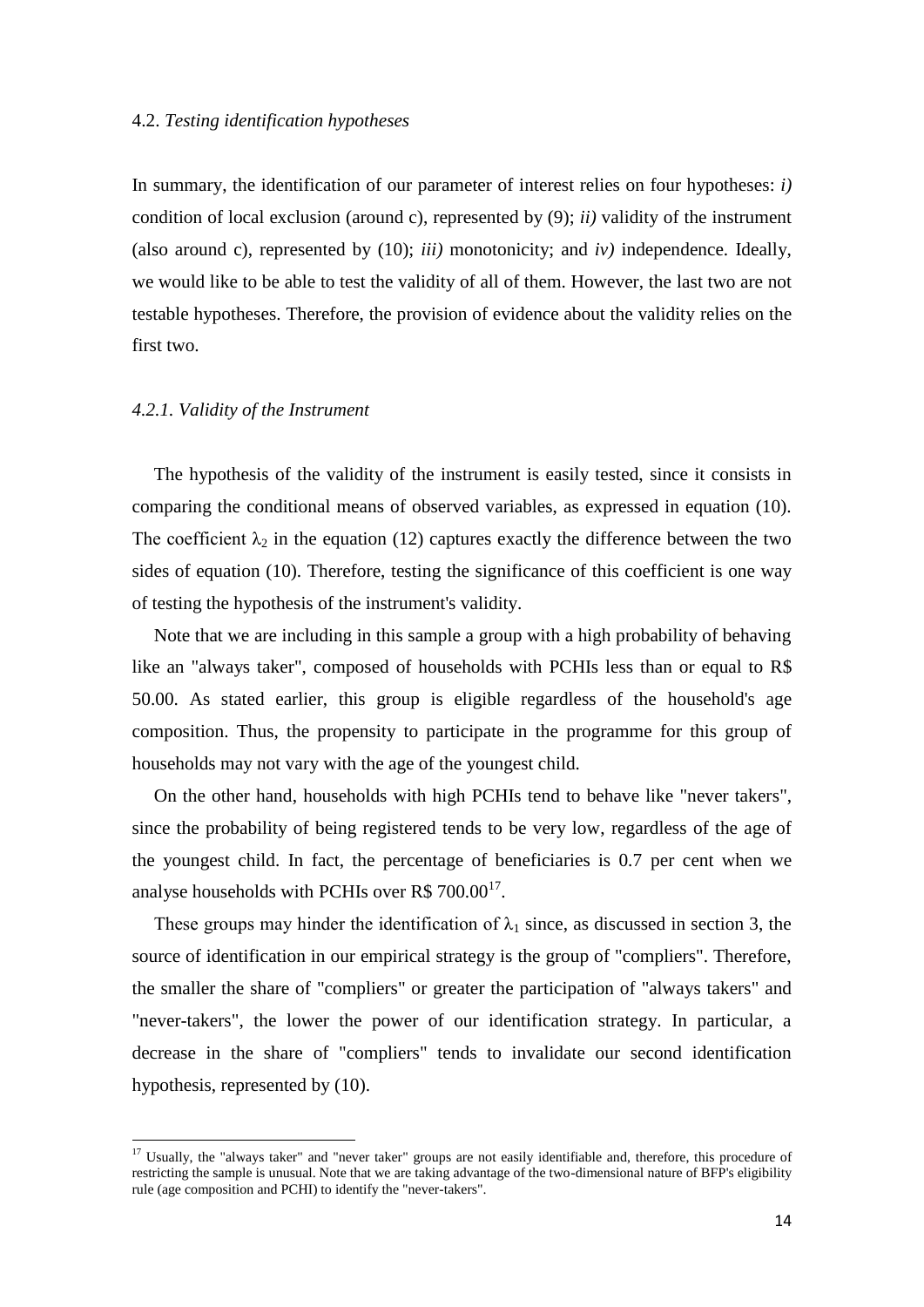As such, we tested this hypothesis with three different samples. In the first sample, we did not add any filters relative to what was mentioned in the previous section (filter I). In the second sample, we excluded households with PCHIs over R\$ 700.00 (filter II). In the third sample, we excluded households with PCHIs lower than R\$ 50.00 and over R\$ 700.00 (filter III).

|                                                  | <b>Total Sample</b><br>All households<br>receiving the PBF<br>benefit |                   | <b>Filter I</b><br>Households with<br>$PCHIs <$ R\$ 700.00 |                   | <b>Filter II</b><br>Households with<br>PCHIs > R\$ 50.00 and<br>$PCHIs <$ R\$ 700.00 |                   |
|--------------------------------------------------|-----------------------------------------------------------------------|-------------------|------------------------------------------------------------|-------------------|--------------------------------------------------------------------------------------|-------------------|
|                                                  | Coef.                                                                 | Optimal<br>Window | Coef.                                                      | Optimal<br>Window | Coef.                                                                                | Optimal<br>Window |
| $\lambda_2$<br>(standar error)                   | 0.057<br>(0.049)                                                      | 1.61              | 0.081<br>(0.030)                                           | 1.78              | 0.081<br>(0.030)                                                                     | 1.76              |
| $\lambda$ 2 (bandwith = 110)<br>(standar error)  | 0.062<br>(0.025)                                                      | 1.77              | 0,069<br>(0.029)                                           | 1.96              | 0.076<br>(0.029)                                                                     | 1.93              |
| $\lambda$ 2 (bandwith = 125)<br>(erro-padrão)    | 0.066<br>(0.024)                                                      | 2.01              | 0.059<br>(0.027)                                           | 2.23              | 0.065<br>(0.027)                                                                     | 2.20              |
| $\lambda$ 2 (bandwith = 150)<br>(standard error) | 0.089<br>(0.042)                                                      | 2.41              | 0.062<br>(0.025)                                           | 2.67              | 0.066<br>(0.026)                                                                     | 2.64              |

**Table 1 – Instrument Validity Test (Household Head)**

Source: 2006 PNAD.

Table 1 above reports the estimates for  $\lambda_2$  in three pairs of columns corresponding to the three samples. In each pair of columns we report the coefficients estimates and their standard errors in the first column; the second statistic is in brackets below the first one.

The results in Table 1 indicate that of the 12 specifications being considered (4 windows x 3 filters), only one coefficient is not significantly different from zero at the 95 per cent confidence level. In all other specifications, the estimates are positive and significantly different from zero, a result which supports the hypothesis that the eligibility criteria based on the age of the youngest child positively affects the propensity to participate in the program, for households where the age of the youngest child was close to 16 on 31/12/2005. In other words, we have evidence that the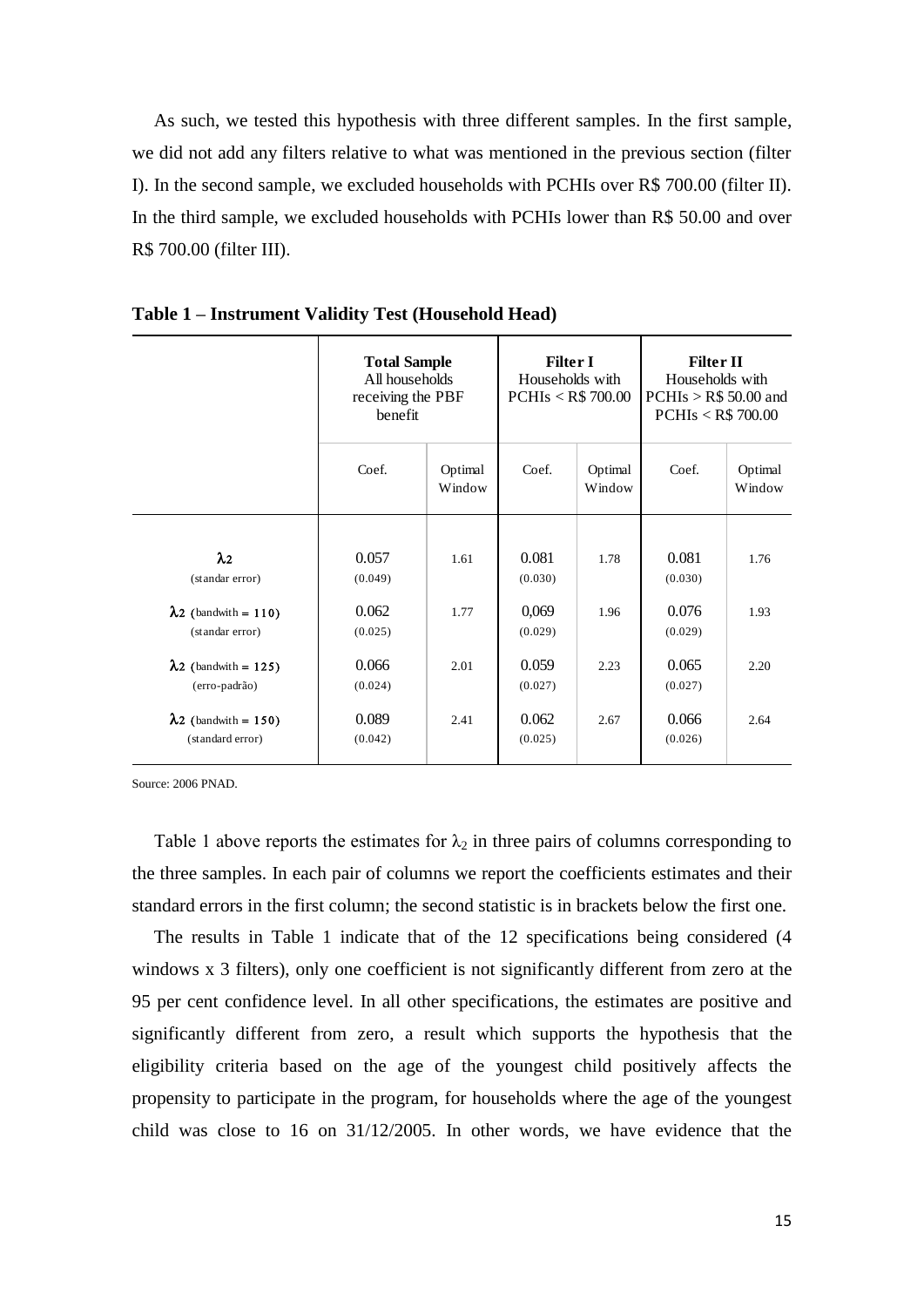propensity to benefit from BFP drops significantly when the household does not meet the eligibility criteria for BFP's variable benefit.

In the second column of each pair of columns we report the window size used. As mentioned earlier, there is no indicated procedure to determine the optimal size of the window in the case of fuzzy discontinuity. Thus, we consider alternative sizes, given that the optimal size for the window, in the case of fuzzy discontinuity, should be slightly higher than that recommended in the case of acute discontinuity. The four different window sizes considered originate the four lines of results. In the first line we consider the size recommended by the procedure for acute discontinuity. In the other lines we consider larger windows: 10 per cent larger in the second line, 25 per cent larger in the third line and 50 per cent larger in the fourth line. The indicated window sizes were around two months.

## *4.2.2. Condition of exclusion*

The condition of exclusion around c is not so easy to test, since it involves the behaviour of a variable that has not been observed. This hypothesis requires the continuity of the unobservable variable around c. There are two common procedures in the literature to provide indirect evidence about the validity of this hypothesis. In the first procedure, there is a search for evidence of continuity in the control variables (x). It is expected that a sharp discontinuity in the observed variables should also be sharp in the case of unobserved variables.

Table 2 presents a comparison of certain observable characteristics of the household head and of the family as a whole, recorded in the 2006 PNAD among households where the age of the youngest child is slightly less and slightly more than 16 on 31/12/2005. To define the groups marked as eligible and ineligible, we used a radius of two months, as in the previous item. We also followed the tables in the previous section regarding the delineation of three distinct samples, according to the use of per capita household income for this purpose.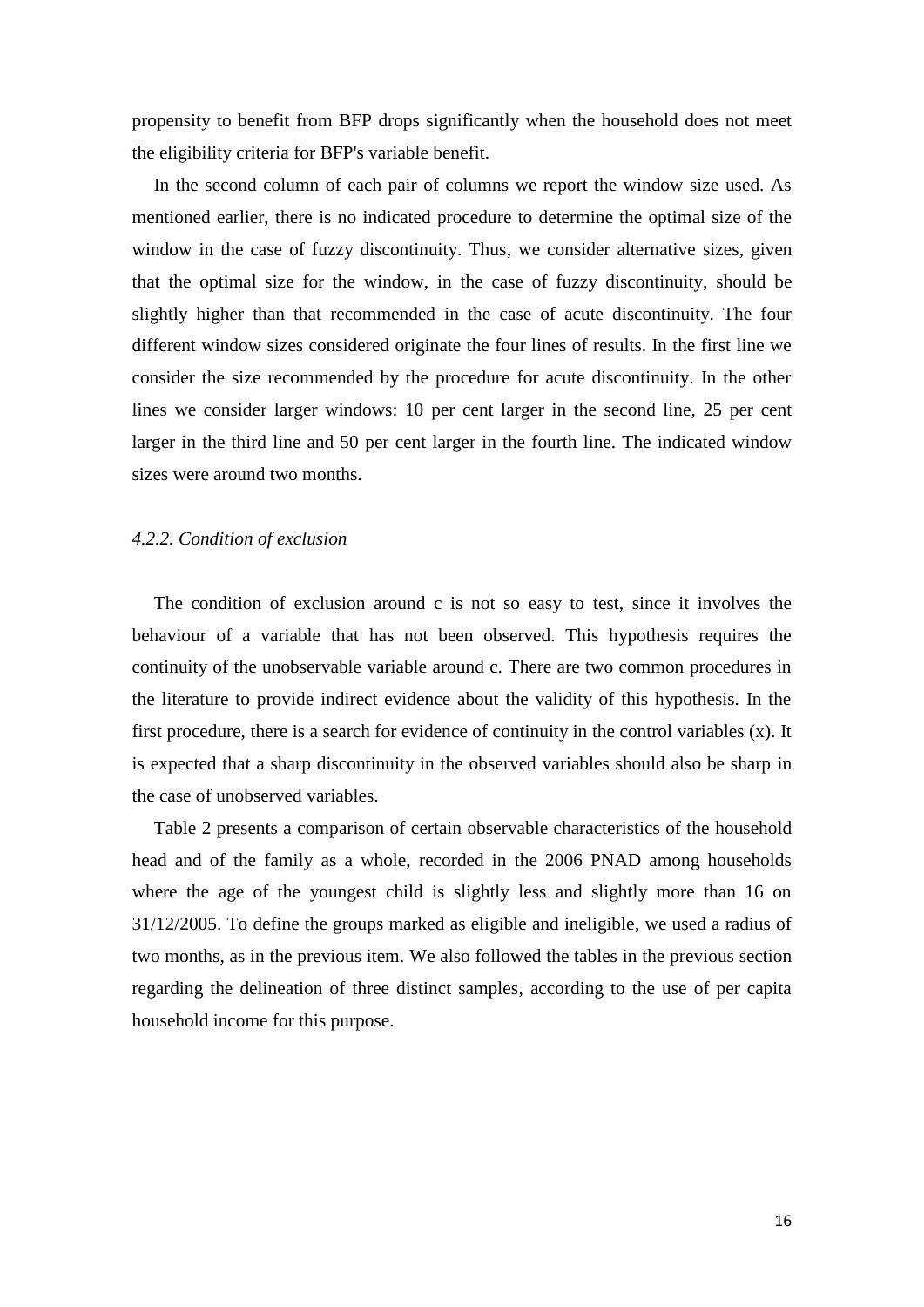|                                       | <b>Total Sample</b><br>All households<br>receiving the PBF<br>benefit |              | <b>Filter I</b><br>Households with<br><b>PCHIs &lt; R\$ 700.00</b> |              | <b>Filter II</b><br>Households with<br>$PCHIs > R$$ 50.00 and<br><b>PCHIs &lt; R\$ 700.00</b> |              |
|---------------------------------------|-----------------------------------------------------------------------|--------------|--------------------------------------------------------------------|--------------|-----------------------------------------------------------------------------------------------|--------------|
|                                       | Eligible                                                              | Non-Eligible | Eligible                                                           | Non-Eligible | Eligible                                                                                      | Non-Eligible |
| <b>Individual Characteristics</b>     |                                                                       |              |                                                                    |              |                                                                                               |              |
| Gender<br>(% de Men)                  | 77.2                                                                  | 75.5         | 78.2                                                               | 77.6         | 78.5                                                                                          | 77.1         |
| <b>Years of Schooling</b>             | 6.8                                                                   | 7.2          | 6.0                                                                | 6.0          | 6.1                                                                                           | 6.1          |
| Age                                   | 45.3                                                                  | 44.4         | 44.8                                                               | 43.7         | 44.8                                                                                          | 43.6         |
| <b>Household Characteristics</b>      |                                                                       |              |                                                                    |              |                                                                                               |              |
| No. of people in the family           | 3.6                                                                   | 3.5          | 3.6                                                                | 3.5          | 3.6                                                                                           | 3.5          |
| <b>Residents in the NO/NE regions</b> | 38.7                                                                  | 40.6         | 39.9                                                               | 42.4         | 42.0                                                                                          | 38.4         |
| Total per capita income               | 508.1                                                                 | 544.1        | 306.3                                                              | 304.4        | 313.3                                                                                         | 310.1        |
| <b>Number of observations</b>         | 284                                                                   | 310          | 238                                                                | 250          | 232                                                                                           | 245          |

# **Table 2 – Balancing—Characteristics of the Eligible and the Non-Eligible**

Source: 2006 PNAD.

In general, we can say that the numbers in a group never stray too far from the respective comparison group. For some variables such as age of the head of household and the number of people in the household, the proximity between groups is striking in any of the three samples considered. Even in the case of other variables, the values tend not to differ significantly between the eligible and ineligible groups. The biggest changes are recorded for variable geographical location and household income. Even the difference in this last variable is limited to the first sample only.

In the second procedure, to provide evidence regarding the validity of the condition of exclusion, the evidence is derived from the expected consequences on the behaviour of variables observed in a scenario where this assumption is no longer valid.

In our context, we can think of two types of scenarios where the condition of exclusion ceases to be valid: *i)* if the household manipulates information about the age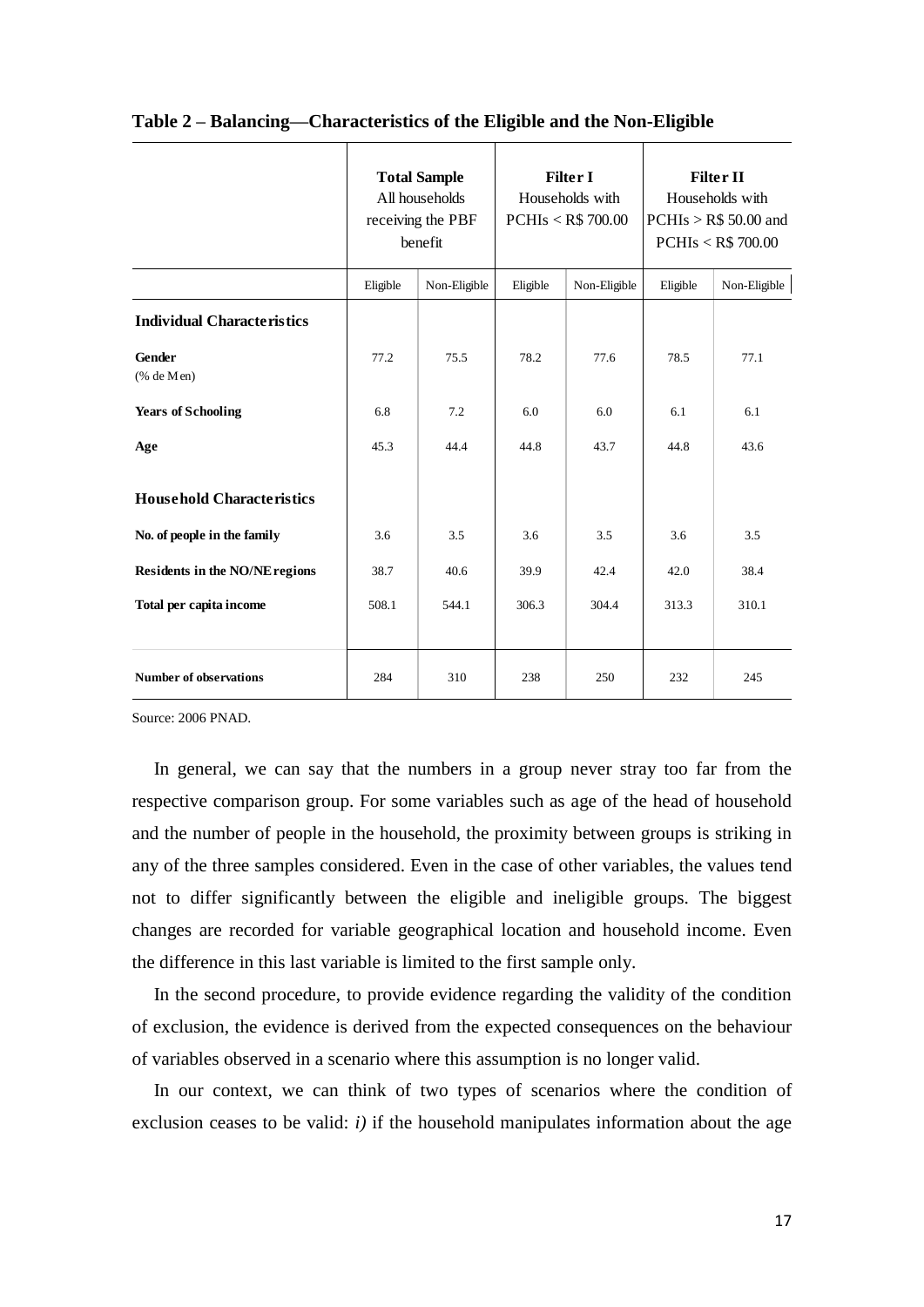of the youngest child, and *ii)* if the household conceives another child when the age of the youngest child is approaching 16.

If the first scenario is correct, one would expect a discontinuity in the distribution of households according to the age of the youngest child, with a pronounced concentration of households with the age of the youngest child at slightly less than 16. Graph 3 shows a nonparametric estimation of the density function of the variable 'gap' restricted to the domain of -30 months to +30 months<sup>18</sup>. The hypothesis of manipulation would gain force if there is an increase in the mass of the distribution immediately to the right of zero. The results do not seem to indicate that there is a relatively higher discontinuity around the age defined as the program eligibility threshold<sup>19</sup>. If there is some variation around zero, it goes in the opposite direction, that is, a mass increase to the left of zero. We applied the test of manipulation proposed by McCrary (2008) as a robustness check for potential non-random sorting about the age of the youngest child. Our results indicate no statistical evidence of a discontinuity in the density function of the households according to the age of the youngest child at the cutoff.

That means that the evidence above does not corroborate the hypothesis of manipulation of the information about the age of the youngest child. Added to this evidence is the fact that the programme agent asks for the birth certificates of beneficiary residents.

In the second scenario considered above, we observed that only 0.09 per cent of households with children aged between 15 and 16 years have other children aged between 0 to 1 year<sup>20</sup>.

As such, the discontinuity in the definition of eligibility based on the age of the youngest child will be explored in this article as being exogenous.

1

 $18$  The estimate was achieved through the Kernel method with Epanechnikov weighting.

 $19$  It can be argued that there is more interest, on the part of the households, to manipulate such information in front of a programme agent than in front of an IBGE interviewer. However, since the 2006 PNAD collected information on BFP and IBGE is a government agency, it is possible that a household prone to manipulating information in front of programme agents showed the same likelihood to do so in front of an IBGE interviewer.

 $20$  Hypothetically, there would be yet another kind of attitude that could compromise the exogenous character that we attribute to the criterion based on the age of the youngest child, which is changing the age at which children leave home. In particular, it would be a problem for our analysis if the children left home below the age limit for eligibility in an environment without Bolsa Familia and had postponed this move as BFP beneficiary to maximize the period during which they receive the benefit. There is no information available to check this hypothesis.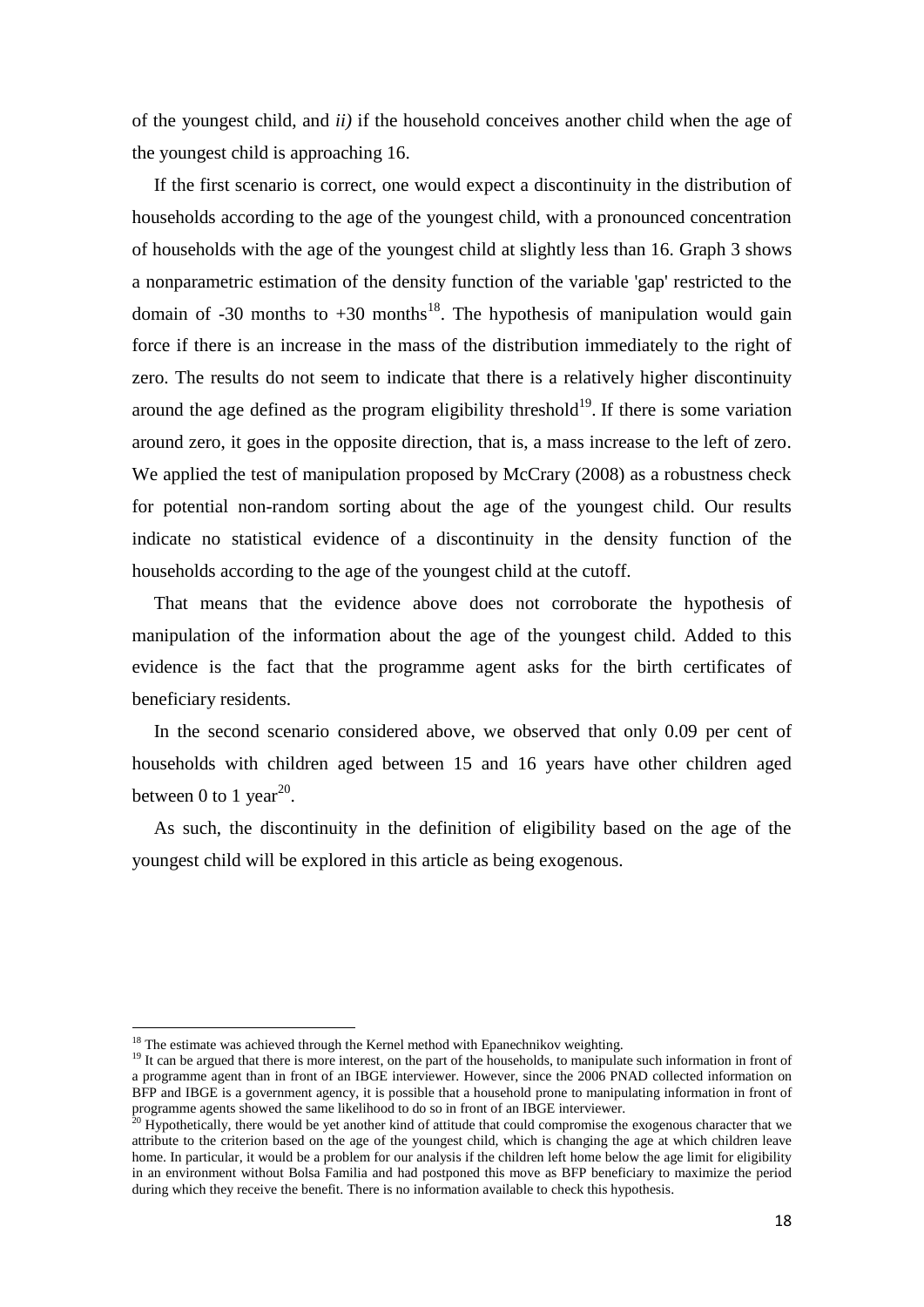**Graph 3: Estimate of the density function of the gap in months between the age of the youngest child on 31/12/2005 and exactly 16 years of age** 



Source: 2006 PNAD.

## **6 MAIN RESULTS**

In this section we present three sets of results for the effect of BFP on informality. The difference among these three sets relates to the different dimensions of informality we consider.

Tables 3 shows the main results of this work. These are the estimated values referring to effect of Bolsa Família on the probability of the main occupation held by the head of the household being informal, shown in equation (7) by coefficient  $\lambda_1$ . The tables follow the same pattern as the previous one, with filters that define the sample varying across the columns and the considered window size for the age of the youngest child varying across the rows.

The point estimates of our parameters of interest are negative in all twelve situations, with results reported in the table (3 samples x 4 window sizes). However, we cannot reject the hypothesis that all estimates may be zero at the 95 per cent confidence level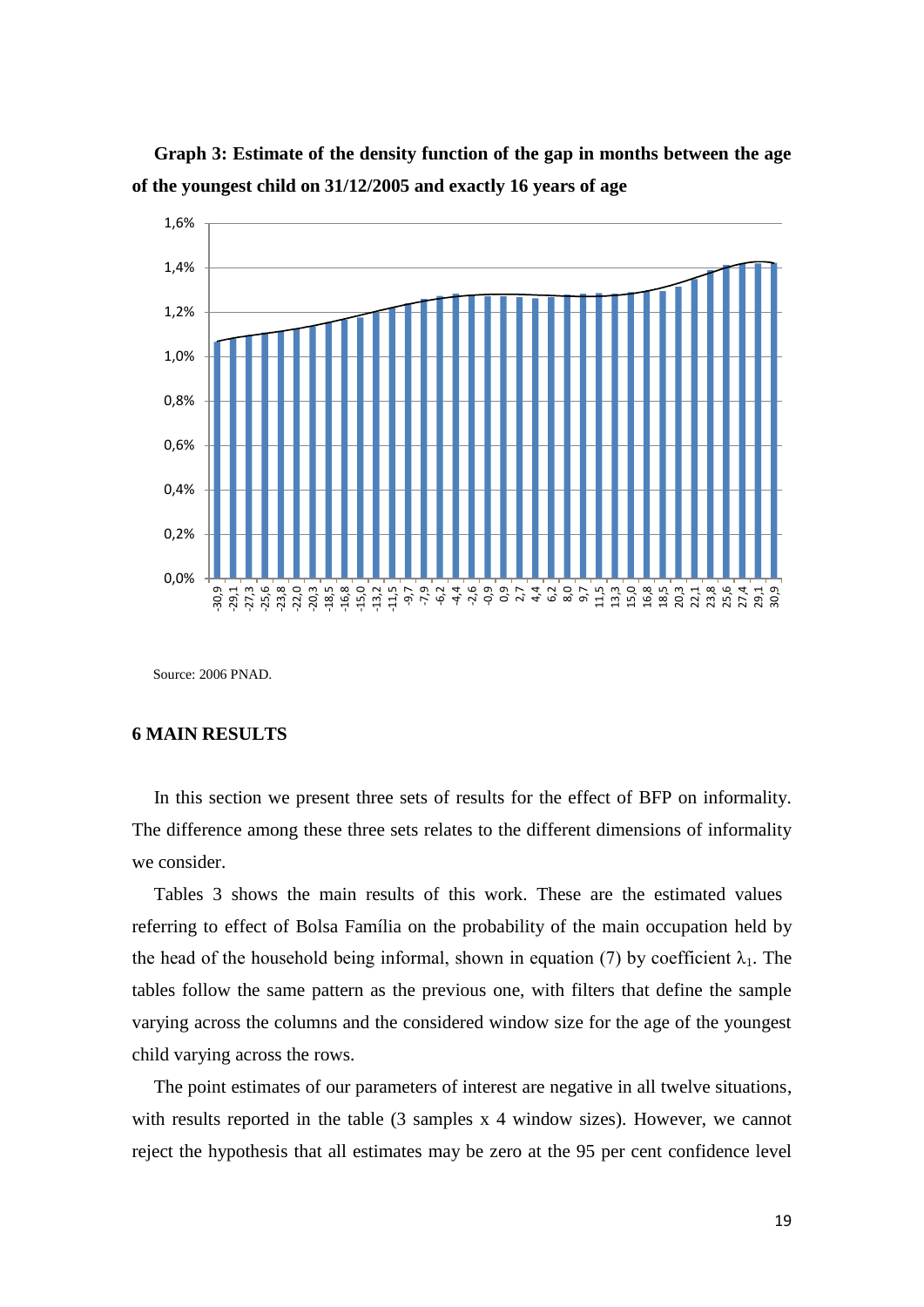(table 3). That is, we were unable to identify any effect of Bolsa Família in the propensity of household heads occupying informal jobs.

|                                                              | <b>Total Sample</b><br>All households<br>receiving the PBF<br>benefit |                   | <b>Filter I</b><br>Households with<br>$PCHIs <$ R\$ 700.00 |                   | Filter II<br>Households with<br>PCHIs > R\$ 50.00 and<br>$PCHIs <$ R\$ 700.00 |                   |
|--------------------------------------------------------------|-----------------------------------------------------------------------|-------------------|------------------------------------------------------------|-------------------|-------------------------------------------------------------------------------|-------------------|
|                                                              | Coef.                                                                 | Optimal<br>Window | Coef.                                                      | Optimal<br>Window | Coef.                                                                         | Optimal<br>Window |
| <b>Bolsa-Família</b><br>(standard error)                     | $-3.237$<br>(3.329)                                                   | 1.61              | $-2.417$<br>(1.460)                                        | 1.78              | $-2.429$<br>(1.485)                                                           | 1.76              |
| <b>Bolsa-Família</b> (bandwith $= 110$ )<br>(standard error) | $-2.339$<br>(1.612)                                                   | 1.77              | $-2.846$<br>(1.797)                                        | 1.96              | $-2.629$<br>(1.580)                                                           | 1.94              |
| Bolsa-Família (bandwith = 125)<br>(standard error)           | $-1.996$<br>(1.387)                                                   | 2.01              | $-2.607$<br>(1.875)                                        | 2.23              | $-2.697$<br>(1.747)                                                           | 2.20              |
| <b>Bolsa-Família</b> (bandwith $= 150$ )<br>(standard error) | $-1.122$<br>(0.973)                                                   | 2.41              | $-2.539$<br>(1.614)                                        | 2.67              | $-2.648$<br>(1.563)                                                           | 2.64              |

**Table 3 – Impact of BFP on the Occupational Choice of the Household Head**

Source: 2006 PNAD.

We repeated the same exercise to estimate the effect of BFP on the probability of the secondary occupation of the household (which can be the secondary occupation of the household head or the main occupation of another household member) being informal. The results reported in Table 4 go in the same direction as those estimated for the household heads. That is, although the point estimate is negative, the program has no impact on the secondary occupational choice of the household, between formal and informal jobs.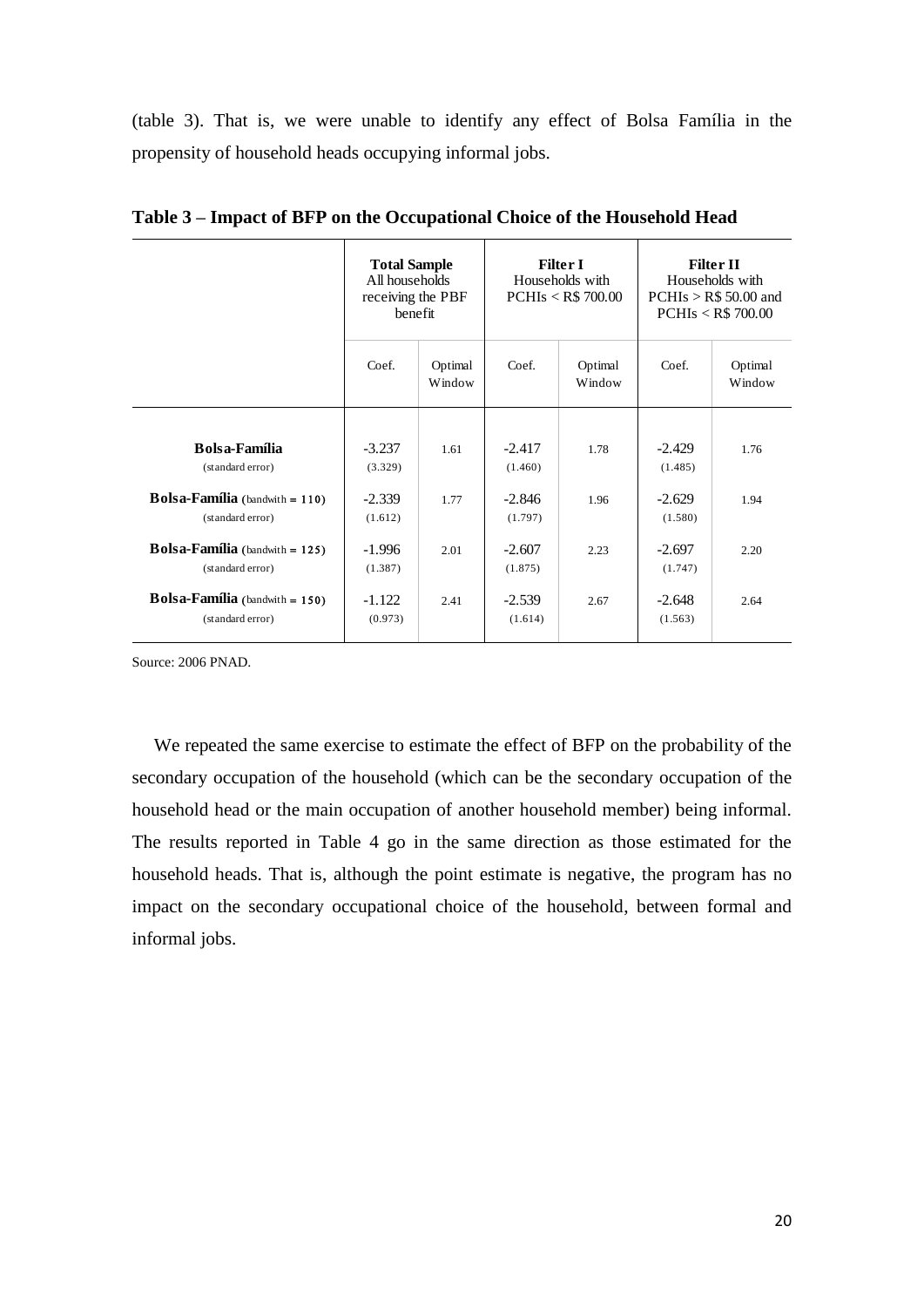|                                                              | <b>Total Sample</b><br>All households<br>receiving the PBF<br>benefit |                   | <b>Filter I</b><br>Households with<br>$PCHIs <$ R\$ 700.00 |                   | <b>Filter II</b><br>Households with<br>PCHIs > R\$ 50.00 and<br><b>PCHIs &lt; R\$ 700.00</b> |                   |
|--------------------------------------------------------------|-----------------------------------------------------------------------|-------------------|------------------------------------------------------------|-------------------|----------------------------------------------------------------------------------------------|-------------------|
|                                                              | Coef.                                                                 | Optimal<br>Window | Coef.                                                      | Optimal<br>Window | Coef.                                                                                        | Optimal<br>Window |
| <b>Bolsa-Família</b><br>(standard error)                     | $-1.196$<br>(1.339)                                                   | 1.74              | $-1.997$<br>(1.355)                                        | 1.81              | $-1.904$<br>(1.347)                                                                          | 1.91              |
| <b>Bolsa-Família</b> (bandwith $= 110$ )<br>(standard error) | $-1.614$<br>(1.563)                                                   | 1.92              | $-1.970$<br>(1.366)                                        | 1.99              | $-1.626$<br>(0.983)                                                                          | 2.10              |
| <b>Bolsa-Família</b> (bandwith $= 125$ )<br>(standard error) | $-1.304$<br>(1.627)                                                   | 2.18              | $-1.347$<br>(1.236)                                        | 2.27              | $-1.301$<br>(1.208)                                                                          | 2.38              |
| <b>Bolsa-Família</b> (bandwith $= 150$ )<br>(standard error) | $-1.107$<br>(1.023)                                                   | 2.62              | $-1.481$<br>(1.235)                                        | 2.72              | $-0.854$<br>(0.956)                                                                          | 2.86              |

**Table 4 – Impact of BFP on the Secondary Occupational Choice**

Source: 2006 PNAD

Finally, as the last set of results we report in table 5 the estimated values for the BFP effect on the proportion of working hours of the household dedicated to informal activities. In this case, we aim to identify some adjustment in the intensive margin of labor as our previous results indicate no impact in the extensive margin. Once more, at the 95 per cent confidence level, we cannot reject the hypothesis that all estimates may be zero (table 5). Therefore, we did not identify effects of the BFP on the household allocation of the working hours between the formal and the informal sector.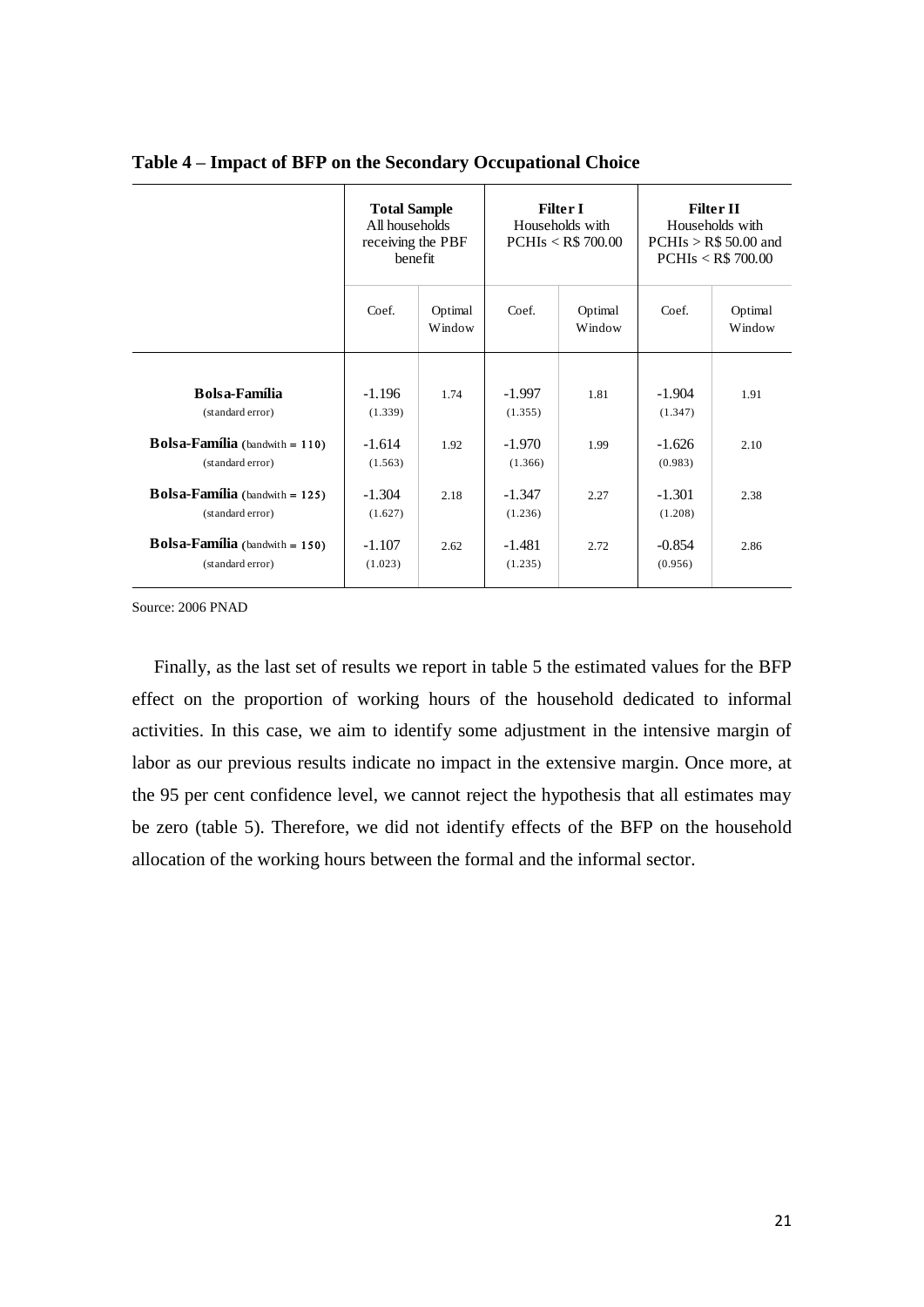|                                                              | <b>Total Sample</b><br>All households<br>receiving the PBF<br>benefit |                   | <b>Filter I</b><br>Households with<br>$PCHIs <$ R\$ 700.00 |                   | <b>Filter II</b><br>Households with<br>PCHIs > R\$ 50.00 and<br><b>PCHIs &lt; R\$ 700.00</b> |                   |
|--------------------------------------------------------------|-----------------------------------------------------------------------|-------------------|------------------------------------------------------------|-------------------|----------------------------------------------------------------------------------------------|-------------------|
|                                                              | Coef.                                                                 | Optimal<br>Window | Coef.                                                      | Optimal<br>Window | Coef.                                                                                        | Optimal<br>Window |
| <b>Bolsa-Família</b><br>(standard error)                     | $-2.007$<br>(1.224)                                                   | 1.67              | $-1.778$<br>(1.028)                                        | 2.08              | $-2.152$<br>(1.215)                                                                          | 2.00              |
| <b>Bolsa-Família</b> (bandwith $= 110$ )<br>(standard error) | $-2.391$<br>(1.497)                                                   | 1.84              | $-1.866$<br>(1.178)                                        | 2.29              | $-2.463$<br>(1.525)                                                                          | 2.20              |
| <b>Bolsa-Família</b> (bandwith $= 125$ )<br>(standard error) | $-1.965$<br>(1.134)                                                   | 2.09              | $-2.633$<br>(1.568)                                        | 2.60              | $-2.072$<br>(1.327)                                                                          | 2.50              |
| <b>Bolsa-Família</b> (bandwith $= 150$ )<br>(standard error) | -1.431<br>(0.975)                                                     | 2.50              | $-1.752$<br>(1.425)                                        | 3.12              | $-1.638$<br>(1.313)                                                                          | 3.00              |

**Table 5 – Impact of BFP on the Hours worked in the Informal Sector**

Source: 2006 PNAD

# **7 CONCLUSIONS**

In this study, we sought to identify the extent to which Bolsa Família Program has changed either choices or hours of work towards informal jobs. Unlike what was found in the existing empirical literature, our results suggest that the programme has no impact on the occupational choice of beneficiaries nor in the allocation of hours, between formal and informal jobs.

It is worth mentioning that this result is solid in a wide range of situations that we have considered. Twelve separate household samples were used to estimate our parameter of interest. In addition, for each sample we estimate the effect of the programme both in the allocation of working hours and occupational choice, regarding both the main occupation of the household head and in the secondary occupation in the household. In all these situations, the estimate was statistically nil.

One of the major contributions of our article is the application of a method that allows us to deal with the problem of self-selection based on unobservable characteristics. We exploited a discontinuity present in the eligibility criteria of the programme, about the age of the youngest child. We assumed that the discontinuity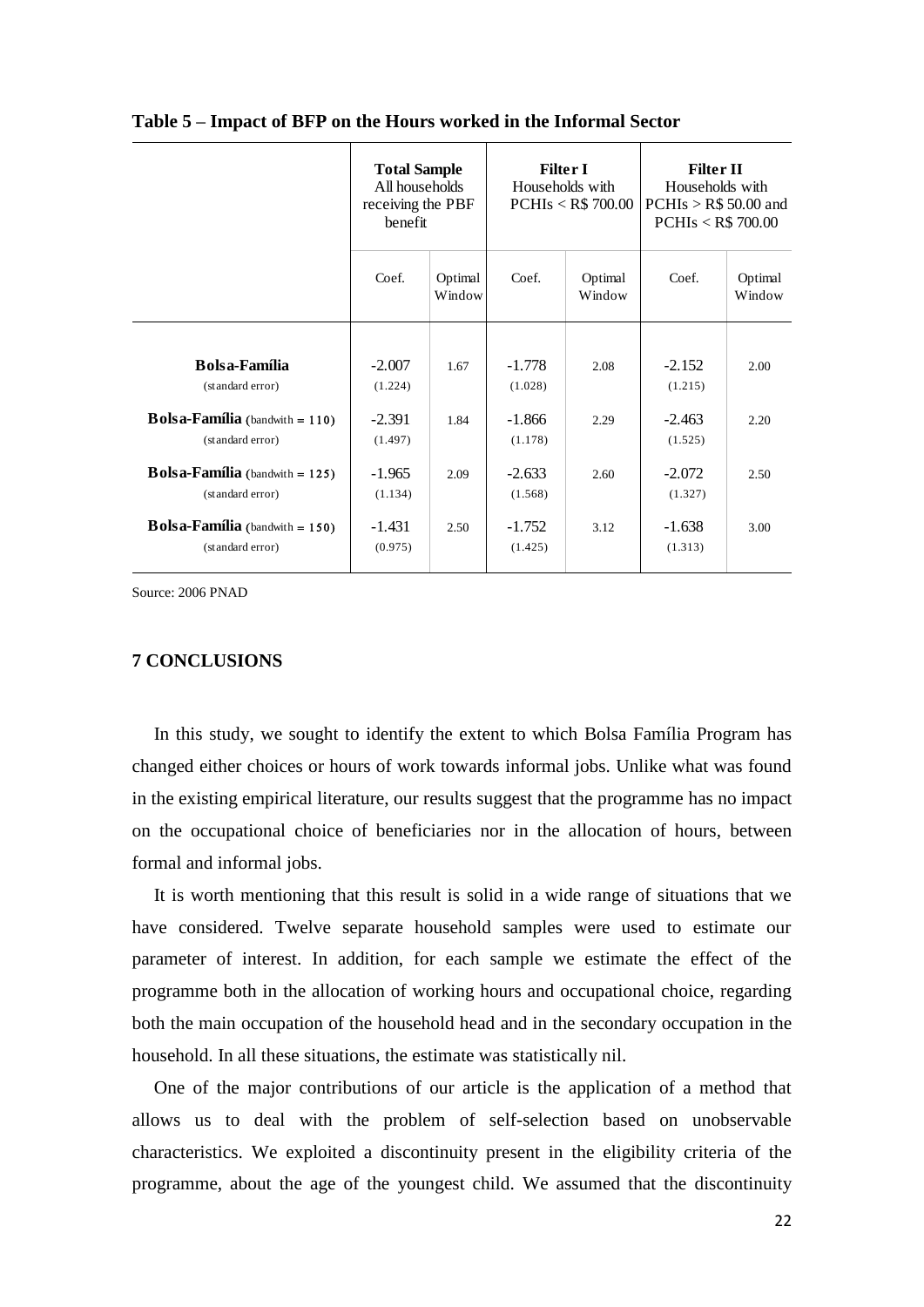around a critical age value (16 years old) represents an exogenous variation in eligibility that could be accompanied by a variation in programme participation also around this critical value. This last variation would, in turn, identify the desired effect on the occupational choice of the household heads.

Finally, it is worth mentioning two additional observations. On the one hand, two of the four hypotheses behind our method are testable. We presented evidence in favour of both testable hypotheses, which puts us in a relatively comfortable position about the suitability of the method to our context. On the other hand, the method restricts the identification of Bolsa Família's effect on the group of households with at least one child and whose youngest (or only) child is around 16 on 31/12/2005. Nothing prevents the effect from being different from what we reported for families with younger children.

## **REFERENCES**

ANGRIST, J. e PISCHKE, S. (2009) *Mostly Harmless Econometrics*. Princeton.

BRAW, A.; GIILGAN,D.;HODDINOTTI, J.; ROY, S. Bolsa Família and Household Labour Supply. International Food Policy Research Institute, august 2012.

BRAUW, A. *et al.* The impact of Bolsa Família on child, maternal, and household welfare. *In*: MINISTÉRIO DO DESENVOLVIMENTO SOCIAL E COMBATE À FOME – MDS. Avaliação de Impacto do Programa Bolsa Família – 2<sup>A</sup> Rodada (AIBF *II)*. Secretaria de Avaliação e Gestão da Informação. Brasília: 2012. Available at: [<http://www.mds.gov.br/>](http://www.mds.gov.br/)

FISZBEIN, A. e SCHADY, N. (2009) *Conditional Cash Transfers: Reducing present and future poverty*. The World Bank.

HECKMAN, J. Instrumental Variables: A Study of Implicit Behavioral Assumptions Used in Making Programme Evaluations, Journal of Human Resources 32, 441-462, 1997.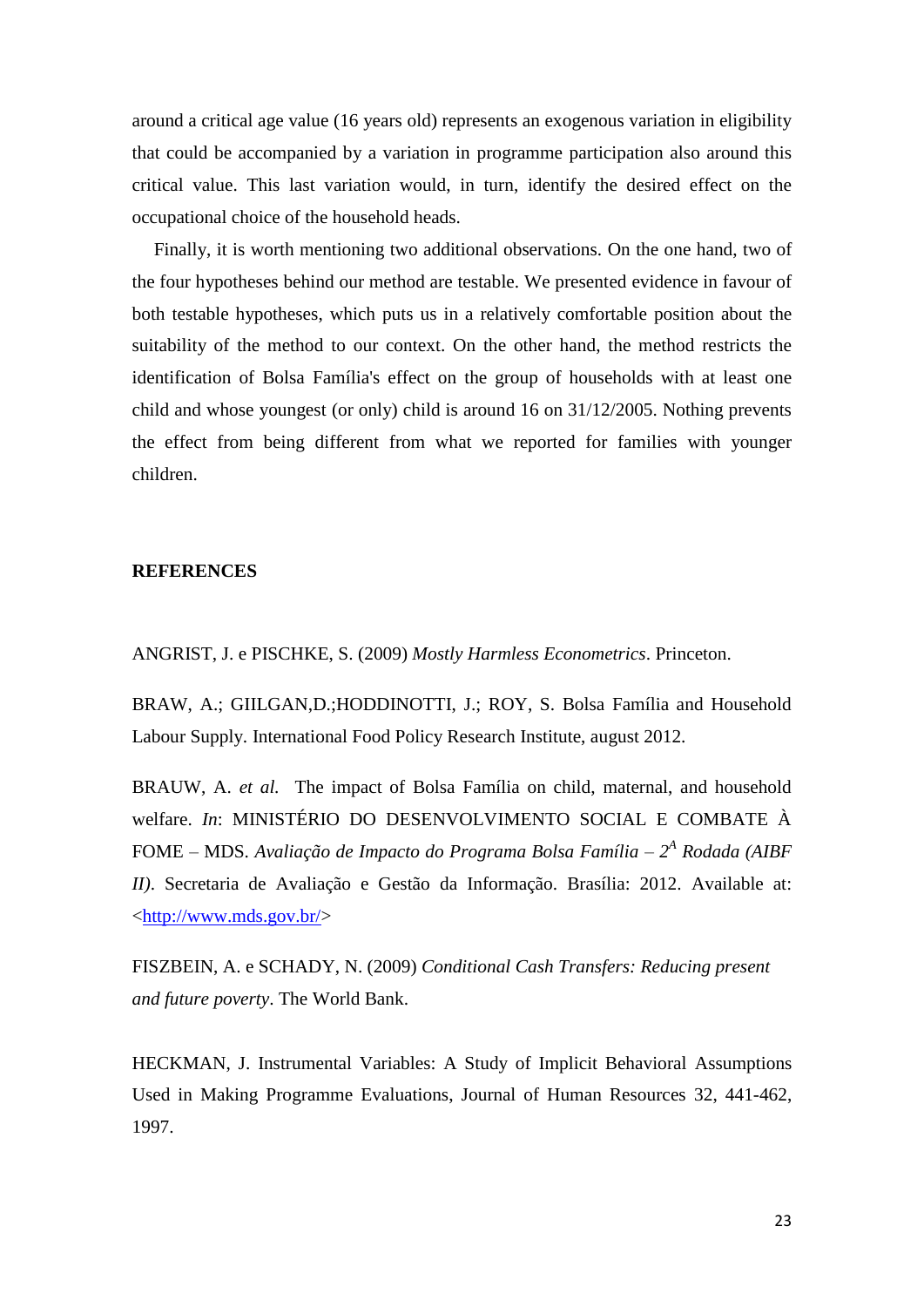IMBENS, G., and ANGRIST, J. (1994), Identification and Estimation of Local Average Treatment Effects, Econometrica, 62, 467-476.

IMBENS, G. KALYANARAMAN, K. Optimal bandwidth choice for the regression discontinuity estimator, *NBER Working Papers 14726*, 2009. National Bureau of Economic Research, Inc.

IMBENS, G.; LEMIEUX, T. Regression discontinuity designs: a guide to practice, *Journal of Econometrics*, Elsevier, vol.142(2), pps 615-635, 2008.

LEE, D.S; LEMIEUX, T. Regression Discontinuity Designs in Economics. *Journal of Economic Literature*, vol. 48(2), pp. 281-355, June, 2010.

McCRARY, J. Manipulation of the Running Variable in the Regression Discontinuity Design: a Density Test. *Journal of Econometrics*, Volume 142 , Issue 2, February 2008.

MARINHO, E.; MENDES, S. The Impact of Government Income Transfers on the Brazilian Job Market. *Estudos Econômicos*, São Paulo, vol. 43, n.1, p 29-50, jan-mar. 2013.

MINISTÉRIO DO DESENVOLVIMENTO SOCIAL E COMBATE À FOME – MDS. *Avaliação de Impacto do Programa Bolsa Família – 2 A Rodada (AIBF II)*. Secretaria de Avaliação e Gestão da Informação. Brasília: 2012. Available at: [http://www.mds.gov.br/.](http://www.mds.gov.br/)

\_*Avaliação de Impacto do Programa Bolsa Família – 1 A Rodada (AIBF I)*. Secretaria de Avaliação e Gestão da Informação. Brasília: 2012. Available at: [http://www.mds.gov.br/.](http://www.mds.gov.br/)

\_\_\_\_\_\_\_\_\_\_\_\_\_\_\_\_\_\_\_\_\_\_\_\_\_\_\_\_\_\_\_\_\_\_\_\_\_\_\_\_\_\_\_\_\_\_\_\_\_\_\_\_\_\_\_\_\_\_\_\_\_\_\_\_\_\_\_\_\_\_

RIBAS, R.P.;SOARES, F.V. Is the effect of conditional transfers on labour supply negligible everywhere? 2011. Available at: [http://www.iza.org/conference\\_files/worldb2011/ribas\\_r6802.pdf](http://www.iza.org/conference_files/worldb2011/ribas_r6802.pdf)

SKOUFIAS, E. e DI MARO, V. (2008) Conditional Cash Transfers, Adult Work and Poverty. Journal of Development Studies, v. 44, n. 7, pp.935-60.

SOARES, S.; SÁTYRO. *O programa Bolsa Família: desenho institucional, impactos e possibilidades futuras.* Texto para discussão n° 1424, Brasília: IPEA, 2009.